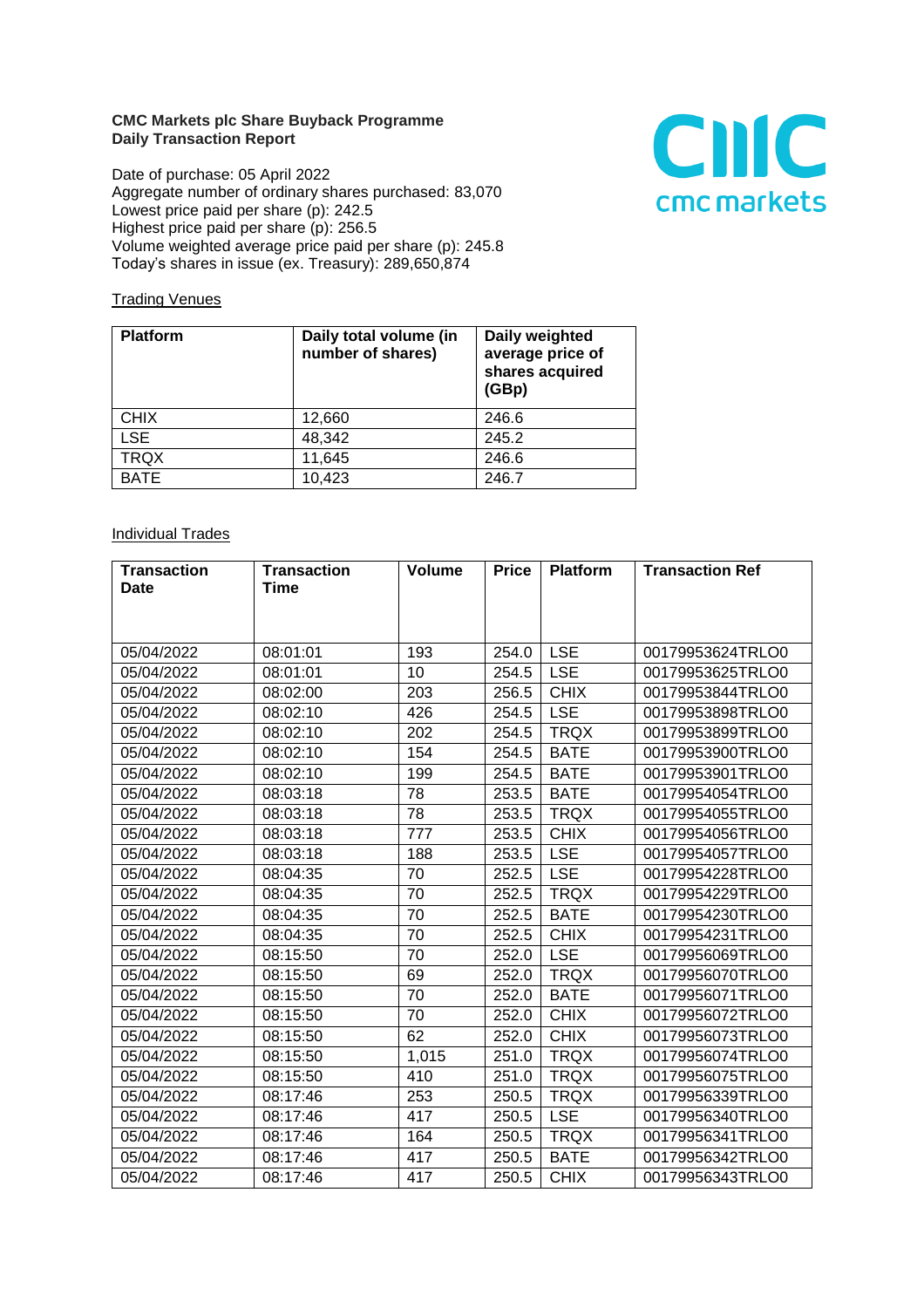| 520<br><b>LSE</b><br>00179956345TRLO0<br>05/04/2022<br>08:17:47<br>250.0<br><b>CHIX</b><br>05/04/2022<br>08:22:42<br>154<br>00179957269TRLO0<br>248.0<br>08:22:42<br>298<br><b>TRQX</b><br>05/04/2022<br>248.0<br>00179957270TRLO0<br>298<br><b>LSE</b><br>05/04/2022<br>08:22:42<br>248.0<br>00179957271TRLO0<br>144<br><b>CHIX</b><br>05/04/2022<br>08:22:42<br>248.0<br>00179957272TRLO0<br>298<br>05/04/2022<br>08:22:42<br>248.0<br><b>BATE</b><br>00179957273TRLO0<br><b>LSE</b><br>05/04/2022<br>08:22:55<br>162<br>249.0<br>00179957327TRLO0<br><b>CHIX</b><br>05/04/2022<br>08:22:56<br>148<br>249.0<br>00179957329TRLO0<br>14<br><b>CHIX</b><br>05/04/2022<br>08:22:56<br>249.0<br>00179957330TRLO0<br>155<br>05/04/2022<br>248.5<br><b>LSE</b><br>00179958332TRLO0<br>08:28:15<br>33<br><b>LSE</b><br>05/04/2022<br>08:28:15<br>248.5<br>00179958333TRLO0<br><b>CHIX</b><br>05/04/2022<br>86<br>249.0<br>00179958337TRLO0<br>08:28:17<br><b>CHIX</b><br>05/04/2022<br>08:28:17<br>102<br>249.0<br>00179958338TRLO0<br><b>LSE</b><br>05/04/2022<br>400<br>249.5<br>00179958339TRLO0<br>08:28:17<br><b>LSE</b><br>121<br>249.5<br>05/04/2022<br>08:28:17<br>00179958340TRLO0<br>150<br><b>TRQX</b><br>05/04/2022<br>08:29:04<br>248.0<br>00179958476TRLO0<br><b>LSE</b><br>151<br>05/04/2022<br>08:29:04<br>248.0<br>00179958477TRLO0<br><b>CHIX</b><br>05/04/2022<br>08:29:04<br>151<br>248.0<br>00179958478TRLO0<br>05/04/2022<br>08:29:04<br>151<br>00179958479TRLO0<br>248.0<br><b>BATE</b><br>243<br><b>LSE</b><br>05/04/2022<br>248.0<br>00179958480TRLO0<br>08:29:04<br><b>LSE</b><br>05/04/2022<br>116<br>249.5<br>08:37:01<br>00179959842TRLO0<br>92<br><b>LSE</b><br>05/04/2022<br>249.5<br>08:37:01<br>00179959843TRLO0<br>126<br>251.5<br><b>BATE</b><br>05/04/2022<br>08:49:51<br>00179961735TRLO0<br>05/04/2022<br>159<br>251.5<br><b>BATE</b><br>00179961736TRLO0<br>08:49:51<br>05/04/2022<br>09:21:53<br>417<br><b>LSE</b><br>00179966589TRLO0<br>250.5<br>417<br><b>TRQX</b><br>05/04/2022<br>250.5<br>00179966590TRLO0<br>09:21:53<br><b>CHIX</b><br>05/04/2022<br>09:21:53<br>417<br>250.5<br>00179966591TRLO0<br><b>BATE</b><br>05/04/2022<br>09:21:53<br>417<br>250.5<br>00179966592TRLO0<br><b>LSE</b><br>417<br>05/04/2022<br>10:05:24<br>250.5<br>00179973177TRLO0<br>229<br>05/04/2022<br>10:05:24<br>250.5<br><b>BATE</b><br>00179973178TRLO0<br>05/04/2022<br>10:05:24<br>417<br><b>TRQX</b><br>00179973179TRLO0<br>250.5<br>05/04/2022<br>229<br>250.5<br><b>CHIX</b><br>00179973180TRLO0<br>10:05:24<br><b>LSE</b><br>05/04/2022<br>00179973181TRLO0<br>10:05:24<br>793<br>250.0<br>146<br>250.5<br><b>CHIX</b><br>05/04/2022<br>10:13:31<br>00179974348TRLO0<br>383<br><b>LSE</b><br>05/04/2022<br>10:13:31<br>251.0<br>00179974349TRLO0<br><b>LSE</b><br>05/04/2022<br>10:34:03<br>146<br>251.5<br>00179977178TRLO0<br>3<br>05/04/2022<br>10:34:04<br>251.5<br><b>LSE</b><br>00179977186TRLO0<br><b>LSE</b><br>36<br>251.5<br>00179977198TRLO0<br>05/04/2022<br>10:34:07<br>$\mathbf{1}$<br>251.5<br><b>LSE</b><br>05/04/2022<br>00179977210TRLO0<br>10:34:10<br>9<br><b>LSE</b><br>05/04/2022<br>10:43:14<br>251.5<br>00179978374TRLO0<br>22<br><b>LSE</b><br>05/04/2022<br>10:43:16<br>252.0<br>00179978377TRLO0<br>05/04/2022<br>10:43:16<br>208<br>252.5<br><b>CHIX</b><br>00179978378TRLO0<br>05/04/2022<br>10:43:18<br>118<br>251.5<br><b>TRQX</b><br>00179978386TRLO0<br>251.5<br><b>LSE</b><br>05/04/2022<br>10:43:18<br>120<br>00179978387TRLO0<br>$\mathbf{1}$<br>10:43:18<br>251.5<br><b>TRQX</b><br>05/04/2022<br>00179978388TRLO0<br>05/04/2022<br>10:43:18<br>120<br>251.5<br><b>CHIX</b><br>00179978389TRLO0<br>05/04/2022<br>10:43:18<br>120<br>251.5<br><b>BATE</b><br>00179978390TRLO0<br>05/04/2022<br>10:52:18<br>29<br><b>TRQX</b><br>250.5<br>00179979523TRLO0<br>05/04/2022<br>10:52:18<br>250.5<br><b>LSE</b><br>00179979524TRLO0<br>30<br>250.5<br><b>BATE</b><br>05/04/2022<br>10:52:18<br>30<br>00179979525TRLO0<br>05/04/2022<br>10:52:18<br>30<br>250.5<br><b>CHIX</b><br>00179979526TRLO0 | 05/04/2022 | 08:17:47 | 150 | 250.0 | <b>LSE</b>  | 00179956344TRLO0 |
|------------------------------------------------------------------------------------------------------------------------------------------------------------------------------------------------------------------------------------------------------------------------------------------------------------------------------------------------------------------------------------------------------------------------------------------------------------------------------------------------------------------------------------------------------------------------------------------------------------------------------------------------------------------------------------------------------------------------------------------------------------------------------------------------------------------------------------------------------------------------------------------------------------------------------------------------------------------------------------------------------------------------------------------------------------------------------------------------------------------------------------------------------------------------------------------------------------------------------------------------------------------------------------------------------------------------------------------------------------------------------------------------------------------------------------------------------------------------------------------------------------------------------------------------------------------------------------------------------------------------------------------------------------------------------------------------------------------------------------------------------------------------------------------------------------------------------------------------------------------------------------------------------------------------------------------------------------------------------------------------------------------------------------------------------------------------------------------------------------------------------------------------------------------------------------------------------------------------------------------------------------------------------------------------------------------------------------------------------------------------------------------------------------------------------------------------------------------------------------------------------------------------------------------------------------------------------------------------------------------------------------------------------------------------------------------------------------------------------------------------------------------------------------------------------------------------------------------------------------------------------------------------------------------------------------------------------------------------------------------------------------------------------------------------------------------------------------------------------------------------------------------------------------------------------------------------------------------------------------------------------------------------------------------------------------------------------------------------------------------------------------------------------------------------------------------------------------------------------------------------------------------------------------------------------------------------------------------------------------------------------------------------------------------------------------------------------------------------------------------------------------------------------------------------------------------------------------------------------------------------------------------------------------------------------------------------------------------------------------------------------------------------------------------------------------------|------------|----------|-----|-------|-------------|------------------|
|                                                                                                                                                                                                                                                                                                                                                                                                                                                                                                                                                                                                                                                                                                                                                                                                                                                                                                                                                                                                                                                                                                                                                                                                                                                                                                                                                                                                                                                                                                                                                                                                                                                                                                                                                                                                                                                                                                                                                                                                                                                                                                                                                                                                                                                                                                                                                                                                                                                                                                                                                                                                                                                                                                                                                                                                                                                                                                                                                                                                                                                                                                                                                                                                                                                                                                                                                                                                                                                                                                                                                                                                                                                                                                                                                                                                                                                                                                                                                                                                                                                                  |            |          |     |       |             |                  |
|                                                                                                                                                                                                                                                                                                                                                                                                                                                                                                                                                                                                                                                                                                                                                                                                                                                                                                                                                                                                                                                                                                                                                                                                                                                                                                                                                                                                                                                                                                                                                                                                                                                                                                                                                                                                                                                                                                                                                                                                                                                                                                                                                                                                                                                                                                                                                                                                                                                                                                                                                                                                                                                                                                                                                                                                                                                                                                                                                                                                                                                                                                                                                                                                                                                                                                                                                                                                                                                                                                                                                                                                                                                                                                                                                                                                                                                                                                                                                                                                                                                                  |            |          |     |       |             |                  |
|                                                                                                                                                                                                                                                                                                                                                                                                                                                                                                                                                                                                                                                                                                                                                                                                                                                                                                                                                                                                                                                                                                                                                                                                                                                                                                                                                                                                                                                                                                                                                                                                                                                                                                                                                                                                                                                                                                                                                                                                                                                                                                                                                                                                                                                                                                                                                                                                                                                                                                                                                                                                                                                                                                                                                                                                                                                                                                                                                                                                                                                                                                                                                                                                                                                                                                                                                                                                                                                                                                                                                                                                                                                                                                                                                                                                                                                                                                                                                                                                                                                                  |            |          |     |       |             |                  |
|                                                                                                                                                                                                                                                                                                                                                                                                                                                                                                                                                                                                                                                                                                                                                                                                                                                                                                                                                                                                                                                                                                                                                                                                                                                                                                                                                                                                                                                                                                                                                                                                                                                                                                                                                                                                                                                                                                                                                                                                                                                                                                                                                                                                                                                                                                                                                                                                                                                                                                                                                                                                                                                                                                                                                                                                                                                                                                                                                                                                                                                                                                                                                                                                                                                                                                                                                                                                                                                                                                                                                                                                                                                                                                                                                                                                                                                                                                                                                                                                                                                                  |            |          |     |       |             |                  |
|                                                                                                                                                                                                                                                                                                                                                                                                                                                                                                                                                                                                                                                                                                                                                                                                                                                                                                                                                                                                                                                                                                                                                                                                                                                                                                                                                                                                                                                                                                                                                                                                                                                                                                                                                                                                                                                                                                                                                                                                                                                                                                                                                                                                                                                                                                                                                                                                                                                                                                                                                                                                                                                                                                                                                                                                                                                                                                                                                                                                                                                                                                                                                                                                                                                                                                                                                                                                                                                                                                                                                                                                                                                                                                                                                                                                                                                                                                                                                                                                                                                                  |            |          |     |       |             |                  |
|                                                                                                                                                                                                                                                                                                                                                                                                                                                                                                                                                                                                                                                                                                                                                                                                                                                                                                                                                                                                                                                                                                                                                                                                                                                                                                                                                                                                                                                                                                                                                                                                                                                                                                                                                                                                                                                                                                                                                                                                                                                                                                                                                                                                                                                                                                                                                                                                                                                                                                                                                                                                                                                                                                                                                                                                                                                                                                                                                                                                                                                                                                                                                                                                                                                                                                                                                                                                                                                                                                                                                                                                                                                                                                                                                                                                                                                                                                                                                                                                                                                                  |            |          |     |       |             |                  |
|                                                                                                                                                                                                                                                                                                                                                                                                                                                                                                                                                                                                                                                                                                                                                                                                                                                                                                                                                                                                                                                                                                                                                                                                                                                                                                                                                                                                                                                                                                                                                                                                                                                                                                                                                                                                                                                                                                                                                                                                                                                                                                                                                                                                                                                                                                                                                                                                                                                                                                                                                                                                                                                                                                                                                                                                                                                                                                                                                                                                                                                                                                                                                                                                                                                                                                                                                                                                                                                                                                                                                                                                                                                                                                                                                                                                                                                                                                                                                                                                                                                                  |            |          |     |       |             |                  |
|                                                                                                                                                                                                                                                                                                                                                                                                                                                                                                                                                                                                                                                                                                                                                                                                                                                                                                                                                                                                                                                                                                                                                                                                                                                                                                                                                                                                                                                                                                                                                                                                                                                                                                                                                                                                                                                                                                                                                                                                                                                                                                                                                                                                                                                                                                                                                                                                                                                                                                                                                                                                                                                                                                                                                                                                                                                                                                                                                                                                                                                                                                                                                                                                                                                                                                                                                                                                                                                                                                                                                                                                                                                                                                                                                                                                                                                                                                                                                                                                                                                                  |            |          |     |       |             |                  |
|                                                                                                                                                                                                                                                                                                                                                                                                                                                                                                                                                                                                                                                                                                                                                                                                                                                                                                                                                                                                                                                                                                                                                                                                                                                                                                                                                                                                                                                                                                                                                                                                                                                                                                                                                                                                                                                                                                                                                                                                                                                                                                                                                                                                                                                                                                                                                                                                                                                                                                                                                                                                                                                                                                                                                                                                                                                                                                                                                                                                                                                                                                                                                                                                                                                                                                                                                                                                                                                                                                                                                                                                                                                                                                                                                                                                                                                                                                                                                                                                                                                                  |            |          |     |       |             |                  |
|                                                                                                                                                                                                                                                                                                                                                                                                                                                                                                                                                                                                                                                                                                                                                                                                                                                                                                                                                                                                                                                                                                                                                                                                                                                                                                                                                                                                                                                                                                                                                                                                                                                                                                                                                                                                                                                                                                                                                                                                                                                                                                                                                                                                                                                                                                                                                                                                                                                                                                                                                                                                                                                                                                                                                                                                                                                                                                                                                                                                                                                                                                                                                                                                                                                                                                                                                                                                                                                                                                                                                                                                                                                                                                                                                                                                                                                                                                                                                                                                                                                                  |            |          |     |       |             |                  |
|                                                                                                                                                                                                                                                                                                                                                                                                                                                                                                                                                                                                                                                                                                                                                                                                                                                                                                                                                                                                                                                                                                                                                                                                                                                                                                                                                                                                                                                                                                                                                                                                                                                                                                                                                                                                                                                                                                                                                                                                                                                                                                                                                                                                                                                                                                                                                                                                                                                                                                                                                                                                                                                                                                                                                                                                                                                                                                                                                                                                                                                                                                                                                                                                                                                                                                                                                                                                                                                                                                                                                                                                                                                                                                                                                                                                                                                                                                                                                                                                                                                                  |            |          |     |       |             |                  |
|                                                                                                                                                                                                                                                                                                                                                                                                                                                                                                                                                                                                                                                                                                                                                                                                                                                                                                                                                                                                                                                                                                                                                                                                                                                                                                                                                                                                                                                                                                                                                                                                                                                                                                                                                                                                                                                                                                                                                                                                                                                                                                                                                                                                                                                                                                                                                                                                                                                                                                                                                                                                                                                                                                                                                                                                                                                                                                                                                                                                                                                                                                                                                                                                                                                                                                                                                                                                                                                                                                                                                                                                                                                                                                                                                                                                                                                                                                                                                                                                                                                                  |            |          |     |       |             |                  |
|                                                                                                                                                                                                                                                                                                                                                                                                                                                                                                                                                                                                                                                                                                                                                                                                                                                                                                                                                                                                                                                                                                                                                                                                                                                                                                                                                                                                                                                                                                                                                                                                                                                                                                                                                                                                                                                                                                                                                                                                                                                                                                                                                                                                                                                                                                                                                                                                                                                                                                                                                                                                                                                                                                                                                                                                                                                                                                                                                                                                                                                                                                                                                                                                                                                                                                                                                                                                                                                                                                                                                                                                                                                                                                                                                                                                                                                                                                                                                                                                                                                                  |            |          |     |       |             |                  |
|                                                                                                                                                                                                                                                                                                                                                                                                                                                                                                                                                                                                                                                                                                                                                                                                                                                                                                                                                                                                                                                                                                                                                                                                                                                                                                                                                                                                                                                                                                                                                                                                                                                                                                                                                                                                                                                                                                                                                                                                                                                                                                                                                                                                                                                                                                                                                                                                                                                                                                                                                                                                                                                                                                                                                                                                                                                                                                                                                                                                                                                                                                                                                                                                                                                                                                                                                                                                                                                                                                                                                                                                                                                                                                                                                                                                                                                                                                                                                                                                                                                                  |            |          |     |       |             |                  |
|                                                                                                                                                                                                                                                                                                                                                                                                                                                                                                                                                                                                                                                                                                                                                                                                                                                                                                                                                                                                                                                                                                                                                                                                                                                                                                                                                                                                                                                                                                                                                                                                                                                                                                                                                                                                                                                                                                                                                                                                                                                                                                                                                                                                                                                                                                                                                                                                                                                                                                                                                                                                                                                                                                                                                                                                                                                                                                                                                                                                                                                                                                                                                                                                                                                                                                                                                                                                                                                                                                                                                                                                                                                                                                                                                                                                                                                                                                                                                                                                                                                                  |            |          |     |       |             |                  |
|                                                                                                                                                                                                                                                                                                                                                                                                                                                                                                                                                                                                                                                                                                                                                                                                                                                                                                                                                                                                                                                                                                                                                                                                                                                                                                                                                                                                                                                                                                                                                                                                                                                                                                                                                                                                                                                                                                                                                                                                                                                                                                                                                                                                                                                                                                                                                                                                                                                                                                                                                                                                                                                                                                                                                                                                                                                                                                                                                                                                                                                                                                                                                                                                                                                                                                                                                                                                                                                                                                                                                                                                                                                                                                                                                                                                                                                                                                                                                                                                                                                                  |            |          |     |       |             |                  |
|                                                                                                                                                                                                                                                                                                                                                                                                                                                                                                                                                                                                                                                                                                                                                                                                                                                                                                                                                                                                                                                                                                                                                                                                                                                                                                                                                                                                                                                                                                                                                                                                                                                                                                                                                                                                                                                                                                                                                                                                                                                                                                                                                                                                                                                                                                                                                                                                                                                                                                                                                                                                                                                                                                                                                                                                                                                                                                                                                                                                                                                                                                                                                                                                                                                                                                                                                                                                                                                                                                                                                                                                                                                                                                                                                                                                                                                                                                                                                                                                                                                                  |            |          |     |       |             |                  |
|                                                                                                                                                                                                                                                                                                                                                                                                                                                                                                                                                                                                                                                                                                                                                                                                                                                                                                                                                                                                                                                                                                                                                                                                                                                                                                                                                                                                                                                                                                                                                                                                                                                                                                                                                                                                                                                                                                                                                                                                                                                                                                                                                                                                                                                                                                                                                                                                                                                                                                                                                                                                                                                                                                                                                                                                                                                                                                                                                                                                                                                                                                                                                                                                                                                                                                                                                                                                                                                                                                                                                                                                                                                                                                                                                                                                                                                                                                                                                                                                                                                                  |            |          |     |       |             |                  |
|                                                                                                                                                                                                                                                                                                                                                                                                                                                                                                                                                                                                                                                                                                                                                                                                                                                                                                                                                                                                                                                                                                                                                                                                                                                                                                                                                                                                                                                                                                                                                                                                                                                                                                                                                                                                                                                                                                                                                                                                                                                                                                                                                                                                                                                                                                                                                                                                                                                                                                                                                                                                                                                                                                                                                                                                                                                                                                                                                                                                                                                                                                                                                                                                                                                                                                                                                                                                                                                                                                                                                                                                                                                                                                                                                                                                                                                                                                                                                                                                                                                                  |            |          |     |       |             |                  |
|                                                                                                                                                                                                                                                                                                                                                                                                                                                                                                                                                                                                                                                                                                                                                                                                                                                                                                                                                                                                                                                                                                                                                                                                                                                                                                                                                                                                                                                                                                                                                                                                                                                                                                                                                                                                                                                                                                                                                                                                                                                                                                                                                                                                                                                                                                                                                                                                                                                                                                                                                                                                                                                                                                                                                                                                                                                                                                                                                                                                                                                                                                                                                                                                                                                                                                                                                                                                                                                                                                                                                                                                                                                                                                                                                                                                                                                                                                                                                                                                                                                                  |            |          |     |       |             |                  |
|                                                                                                                                                                                                                                                                                                                                                                                                                                                                                                                                                                                                                                                                                                                                                                                                                                                                                                                                                                                                                                                                                                                                                                                                                                                                                                                                                                                                                                                                                                                                                                                                                                                                                                                                                                                                                                                                                                                                                                                                                                                                                                                                                                                                                                                                                                                                                                                                                                                                                                                                                                                                                                                                                                                                                                                                                                                                                                                                                                                                                                                                                                                                                                                                                                                                                                                                                                                                                                                                                                                                                                                                                                                                                                                                                                                                                                                                                                                                                                                                                                                                  |            |          |     |       |             |                  |
|                                                                                                                                                                                                                                                                                                                                                                                                                                                                                                                                                                                                                                                                                                                                                                                                                                                                                                                                                                                                                                                                                                                                                                                                                                                                                                                                                                                                                                                                                                                                                                                                                                                                                                                                                                                                                                                                                                                                                                                                                                                                                                                                                                                                                                                                                                                                                                                                                                                                                                                                                                                                                                                                                                                                                                                                                                                                                                                                                                                                                                                                                                                                                                                                                                                                                                                                                                                                                                                                                                                                                                                                                                                                                                                                                                                                                                                                                                                                                                                                                                                                  |            |          |     |       |             |                  |
|                                                                                                                                                                                                                                                                                                                                                                                                                                                                                                                                                                                                                                                                                                                                                                                                                                                                                                                                                                                                                                                                                                                                                                                                                                                                                                                                                                                                                                                                                                                                                                                                                                                                                                                                                                                                                                                                                                                                                                                                                                                                                                                                                                                                                                                                                                                                                                                                                                                                                                                                                                                                                                                                                                                                                                                                                                                                                                                                                                                                                                                                                                                                                                                                                                                                                                                                                                                                                                                                                                                                                                                                                                                                                                                                                                                                                                                                                                                                                                                                                                                                  |            |          |     |       |             |                  |
|                                                                                                                                                                                                                                                                                                                                                                                                                                                                                                                                                                                                                                                                                                                                                                                                                                                                                                                                                                                                                                                                                                                                                                                                                                                                                                                                                                                                                                                                                                                                                                                                                                                                                                                                                                                                                                                                                                                                                                                                                                                                                                                                                                                                                                                                                                                                                                                                                                                                                                                                                                                                                                                                                                                                                                                                                                                                                                                                                                                                                                                                                                                                                                                                                                                                                                                                                                                                                                                                                                                                                                                                                                                                                                                                                                                                                                                                                                                                                                                                                                                                  |            |          |     |       |             |                  |
|                                                                                                                                                                                                                                                                                                                                                                                                                                                                                                                                                                                                                                                                                                                                                                                                                                                                                                                                                                                                                                                                                                                                                                                                                                                                                                                                                                                                                                                                                                                                                                                                                                                                                                                                                                                                                                                                                                                                                                                                                                                                                                                                                                                                                                                                                                                                                                                                                                                                                                                                                                                                                                                                                                                                                                                                                                                                                                                                                                                                                                                                                                                                                                                                                                                                                                                                                                                                                                                                                                                                                                                                                                                                                                                                                                                                                                                                                                                                                                                                                                                                  |            |          |     |       |             |                  |
|                                                                                                                                                                                                                                                                                                                                                                                                                                                                                                                                                                                                                                                                                                                                                                                                                                                                                                                                                                                                                                                                                                                                                                                                                                                                                                                                                                                                                                                                                                                                                                                                                                                                                                                                                                                                                                                                                                                                                                                                                                                                                                                                                                                                                                                                                                                                                                                                                                                                                                                                                                                                                                                                                                                                                                                                                                                                                                                                                                                                                                                                                                                                                                                                                                                                                                                                                                                                                                                                                                                                                                                                                                                                                                                                                                                                                                                                                                                                                                                                                                                                  |            |          |     |       |             |                  |
|                                                                                                                                                                                                                                                                                                                                                                                                                                                                                                                                                                                                                                                                                                                                                                                                                                                                                                                                                                                                                                                                                                                                                                                                                                                                                                                                                                                                                                                                                                                                                                                                                                                                                                                                                                                                                                                                                                                                                                                                                                                                                                                                                                                                                                                                                                                                                                                                                                                                                                                                                                                                                                                                                                                                                                                                                                                                                                                                                                                                                                                                                                                                                                                                                                                                                                                                                                                                                                                                                                                                                                                                                                                                                                                                                                                                                                                                                                                                                                                                                                                                  |            |          |     |       |             |                  |
|                                                                                                                                                                                                                                                                                                                                                                                                                                                                                                                                                                                                                                                                                                                                                                                                                                                                                                                                                                                                                                                                                                                                                                                                                                                                                                                                                                                                                                                                                                                                                                                                                                                                                                                                                                                                                                                                                                                                                                                                                                                                                                                                                                                                                                                                                                                                                                                                                                                                                                                                                                                                                                                                                                                                                                                                                                                                                                                                                                                                                                                                                                                                                                                                                                                                                                                                                                                                                                                                                                                                                                                                                                                                                                                                                                                                                                                                                                                                                                                                                                                                  |            |          |     |       |             |                  |
|                                                                                                                                                                                                                                                                                                                                                                                                                                                                                                                                                                                                                                                                                                                                                                                                                                                                                                                                                                                                                                                                                                                                                                                                                                                                                                                                                                                                                                                                                                                                                                                                                                                                                                                                                                                                                                                                                                                                                                                                                                                                                                                                                                                                                                                                                                                                                                                                                                                                                                                                                                                                                                                                                                                                                                                                                                                                                                                                                                                                                                                                                                                                                                                                                                                                                                                                                                                                                                                                                                                                                                                                                                                                                                                                                                                                                                                                                                                                                                                                                                                                  |            |          |     |       |             |                  |
|                                                                                                                                                                                                                                                                                                                                                                                                                                                                                                                                                                                                                                                                                                                                                                                                                                                                                                                                                                                                                                                                                                                                                                                                                                                                                                                                                                                                                                                                                                                                                                                                                                                                                                                                                                                                                                                                                                                                                                                                                                                                                                                                                                                                                                                                                                                                                                                                                                                                                                                                                                                                                                                                                                                                                                                                                                                                                                                                                                                                                                                                                                                                                                                                                                                                                                                                                                                                                                                                                                                                                                                                                                                                                                                                                                                                                                                                                                                                                                                                                                                                  |            |          |     |       |             |                  |
|                                                                                                                                                                                                                                                                                                                                                                                                                                                                                                                                                                                                                                                                                                                                                                                                                                                                                                                                                                                                                                                                                                                                                                                                                                                                                                                                                                                                                                                                                                                                                                                                                                                                                                                                                                                                                                                                                                                                                                                                                                                                                                                                                                                                                                                                                                                                                                                                                                                                                                                                                                                                                                                                                                                                                                                                                                                                                                                                                                                                                                                                                                                                                                                                                                                                                                                                                                                                                                                                                                                                                                                                                                                                                                                                                                                                                                                                                                                                                                                                                                                                  |            |          |     |       |             |                  |
|                                                                                                                                                                                                                                                                                                                                                                                                                                                                                                                                                                                                                                                                                                                                                                                                                                                                                                                                                                                                                                                                                                                                                                                                                                                                                                                                                                                                                                                                                                                                                                                                                                                                                                                                                                                                                                                                                                                                                                                                                                                                                                                                                                                                                                                                                                                                                                                                                                                                                                                                                                                                                                                                                                                                                                                                                                                                                                                                                                                                                                                                                                                                                                                                                                                                                                                                                                                                                                                                                                                                                                                                                                                                                                                                                                                                                                                                                                                                                                                                                                                                  |            |          |     |       |             |                  |
|                                                                                                                                                                                                                                                                                                                                                                                                                                                                                                                                                                                                                                                                                                                                                                                                                                                                                                                                                                                                                                                                                                                                                                                                                                                                                                                                                                                                                                                                                                                                                                                                                                                                                                                                                                                                                                                                                                                                                                                                                                                                                                                                                                                                                                                                                                                                                                                                                                                                                                                                                                                                                                                                                                                                                                                                                                                                                                                                                                                                                                                                                                                                                                                                                                                                                                                                                                                                                                                                                                                                                                                                                                                                                                                                                                                                                                                                                                                                                                                                                                                                  |            |          |     |       |             |                  |
|                                                                                                                                                                                                                                                                                                                                                                                                                                                                                                                                                                                                                                                                                                                                                                                                                                                                                                                                                                                                                                                                                                                                                                                                                                                                                                                                                                                                                                                                                                                                                                                                                                                                                                                                                                                                                                                                                                                                                                                                                                                                                                                                                                                                                                                                                                                                                                                                                                                                                                                                                                                                                                                                                                                                                                                                                                                                                                                                                                                                                                                                                                                                                                                                                                                                                                                                                                                                                                                                                                                                                                                                                                                                                                                                                                                                                                                                                                                                                                                                                                                                  |            |          |     |       |             |                  |
|                                                                                                                                                                                                                                                                                                                                                                                                                                                                                                                                                                                                                                                                                                                                                                                                                                                                                                                                                                                                                                                                                                                                                                                                                                                                                                                                                                                                                                                                                                                                                                                                                                                                                                                                                                                                                                                                                                                                                                                                                                                                                                                                                                                                                                                                                                                                                                                                                                                                                                                                                                                                                                                                                                                                                                                                                                                                                                                                                                                                                                                                                                                                                                                                                                                                                                                                                                                                                                                                                                                                                                                                                                                                                                                                                                                                                                                                                                                                                                                                                                                                  |            |          |     |       |             |                  |
|                                                                                                                                                                                                                                                                                                                                                                                                                                                                                                                                                                                                                                                                                                                                                                                                                                                                                                                                                                                                                                                                                                                                                                                                                                                                                                                                                                                                                                                                                                                                                                                                                                                                                                                                                                                                                                                                                                                                                                                                                                                                                                                                                                                                                                                                                                                                                                                                                                                                                                                                                                                                                                                                                                                                                                                                                                                                                                                                                                                                                                                                                                                                                                                                                                                                                                                                                                                                                                                                                                                                                                                                                                                                                                                                                                                                                                                                                                                                                                                                                                                                  |            |          |     |       |             |                  |
|                                                                                                                                                                                                                                                                                                                                                                                                                                                                                                                                                                                                                                                                                                                                                                                                                                                                                                                                                                                                                                                                                                                                                                                                                                                                                                                                                                                                                                                                                                                                                                                                                                                                                                                                                                                                                                                                                                                                                                                                                                                                                                                                                                                                                                                                                                                                                                                                                                                                                                                                                                                                                                                                                                                                                                                                                                                                                                                                                                                                                                                                                                                                                                                                                                                                                                                                                                                                                                                                                                                                                                                                                                                                                                                                                                                                                                                                                                                                                                                                                                                                  |            |          |     |       |             |                  |
|                                                                                                                                                                                                                                                                                                                                                                                                                                                                                                                                                                                                                                                                                                                                                                                                                                                                                                                                                                                                                                                                                                                                                                                                                                                                                                                                                                                                                                                                                                                                                                                                                                                                                                                                                                                                                                                                                                                                                                                                                                                                                                                                                                                                                                                                                                                                                                                                                                                                                                                                                                                                                                                                                                                                                                                                                                                                                                                                                                                                                                                                                                                                                                                                                                                                                                                                                                                                                                                                                                                                                                                                                                                                                                                                                                                                                                                                                                                                                                                                                                                                  |            |          |     |       |             |                  |
|                                                                                                                                                                                                                                                                                                                                                                                                                                                                                                                                                                                                                                                                                                                                                                                                                                                                                                                                                                                                                                                                                                                                                                                                                                                                                                                                                                                                                                                                                                                                                                                                                                                                                                                                                                                                                                                                                                                                                                                                                                                                                                                                                                                                                                                                                                                                                                                                                                                                                                                                                                                                                                                                                                                                                                                                                                                                                                                                                                                                                                                                                                                                                                                                                                                                                                                                                                                                                                                                                                                                                                                                                                                                                                                                                                                                                                                                                                                                                                                                                                                                  |            |          |     |       |             |                  |
|                                                                                                                                                                                                                                                                                                                                                                                                                                                                                                                                                                                                                                                                                                                                                                                                                                                                                                                                                                                                                                                                                                                                                                                                                                                                                                                                                                                                                                                                                                                                                                                                                                                                                                                                                                                                                                                                                                                                                                                                                                                                                                                                                                                                                                                                                                                                                                                                                                                                                                                                                                                                                                                                                                                                                                                                                                                                                                                                                                                                                                                                                                                                                                                                                                                                                                                                                                                                                                                                                                                                                                                                                                                                                                                                                                                                                                                                                                                                                                                                                                                                  |            |          |     |       |             |                  |
|                                                                                                                                                                                                                                                                                                                                                                                                                                                                                                                                                                                                                                                                                                                                                                                                                                                                                                                                                                                                                                                                                                                                                                                                                                                                                                                                                                                                                                                                                                                                                                                                                                                                                                                                                                                                                                                                                                                                                                                                                                                                                                                                                                                                                                                                                                                                                                                                                                                                                                                                                                                                                                                                                                                                                                                                                                                                                                                                                                                                                                                                                                                                                                                                                                                                                                                                                                                                                                                                                                                                                                                                                                                                                                                                                                                                                                                                                                                                                                                                                                                                  |            |          |     |       |             |                  |
|                                                                                                                                                                                                                                                                                                                                                                                                                                                                                                                                                                                                                                                                                                                                                                                                                                                                                                                                                                                                                                                                                                                                                                                                                                                                                                                                                                                                                                                                                                                                                                                                                                                                                                                                                                                                                                                                                                                                                                                                                                                                                                                                                                                                                                                                                                                                                                                                                                                                                                                                                                                                                                                                                                                                                                                                                                                                                                                                                                                                                                                                                                                                                                                                                                                                                                                                                                                                                                                                                                                                                                                                                                                                                                                                                                                                                                                                                                                                                                                                                                                                  |            |          |     |       |             |                  |
|                                                                                                                                                                                                                                                                                                                                                                                                                                                                                                                                                                                                                                                                                                                                                                                                                                                                                                                                                                                                                                                                                                                                                                                                                                                                                                                                                                                                                                                                                                                                                                                                                                                                                                                                                                                                                                                                                                                                                                                                                                                                                                                                                                                                                                                                                                                                                                                                                                                                                                                                                                                                                                                                                                                                                                                                                                                                                                                                                                                                                                                                                                                                                                                                                                                                                                                                                                                                                                                                                                                                                                                                                                                                                                                                                                                                                                                                                                                                                                                                                                                                  |            |          |     |       |             |                  |
|                                                                                                                                                                                                                                                                                                                                                                                                                                                                                                                                                                                                                                                                                                                                                                                                                                                                                                                                                                                                                                                                                                                                                                                                                                                                                                                                                                                                                                                                                                                                                                                                                                                                                                                                                                                                                                                                                                                                                                                                                                                                                                                                                                                                                                                                                                                                                                                                                                                                                                                                                                                                                                                                                                                                                                                                                                                                                                                                                                                                                                                                                                                                                                                                                                                                                                                                                                                                                                                                                                                                                                                                                                                                                                                                                                                                                                                                                                                                                                                                                                                                  |            |          |     |       |             |                  |
|                                                                                                                                                                                                                                                                                                                                                                                                                                                                                                                                                                                                                                                                                                                                                                                                                                                                                                                                                                                                                                                                                                                                                                                                                                                                                                                                                                                                                                                                                                                                                                                                                                                                                                                                                                                                                                                                                                                                                                                                                                                                                                                                                                                                                                                                                                                                                                                                                                                                                                                                                                                                                                                                                                                                                                                                                                                                                                                                                                                                                                                                                                                                                                                                                                                                                                                                                                                                                                                                                                                                                                                                                                                                                                                                                                                                                                                                                                                                                                                                                                                                  |            |          |     |       |             |                  |
|                                                                                                                                                                                                                                                                                                                                                                                                                                                                                                                                                                                                                                                                                                                                                                                                                                                                                                                                                                                                                                                                                                                                                                                                                                                                                                                                                                                                                                                                                                                                                                                                                                                                                                                                                                                                                                                                                                                                                                                                                                                                                                                                                                                                                                                                                                                                                                                                                                                                                                                                                                                                                                                                                                                                                                                                                                                                                                                                                                                                                                                                                                                                                                                                                                                                                                                                                                                                                                                                                                                                                                                                                                                                                                                                                                                                                                                                                                                                                                                                                                                                  |            |          |     |       |             |                  |
|                                                                                                                                                                                                                                                                                                                                                                                                                                                                                                                                                                                                                                                                                                                                                                                                                                                                                                                                                                                                                                                                                                                                                                                                                                                                                                                                                                                                                                                                                                                                                                                                                                                                                                                                                                                                                                                                                                                                                                                                                                                                                                                                                                                                                                                                                                                                                                                                                                                                                                                                                                                                                                                                                                                                                                                                                                                                                                                                                                                                                                                                                                                                                                                                                                                                                                                                                                                                                                                                                                                                                                                                                                                                                                                                                                                                                                                                                                                                                                                                                                                                  |            |          |     |       |             |                  |
|                                                                                                                                                                                                                                                                                                                                                                                                                                                                                                                                                                                                                                                                                                                                                                                                                                                                                                                                                                                                                                                                                                                                                                                                                                                                                                                                                                                                                                                                                                                                                                                                                                                                                                                                                                                                                                                                                                                                                                                                                                                                                                                                                                                                                                                                                                                                                                                                                                                                                                                                                                                                                                                                                                                                                                                                                                                                                                                                                                                                                                                                                                                                                                                                                                                                                                                                                                                                                                                                                                                                                                                                                                                                                                                                                                                                                                                                                                                                                                                                                                                                  |            |          |     |       |             |                  |
|                                                                                                                                                                                                                                                                                                                                                                                                                                                                                                                                                                                                                                                                                                                                                                                                                                                                                                                                                                                                                                                                                                                                                                                                                                                                                                                                                                                                                                                                                                                                                                                                                                                                                                                                                                                                                                                                                                                                                                                                                                                                                                                                                                                                                                                                                                                                                                                                                                                                                                                                                                                                                                                                                                                                                                                                                                                                                                                                                                                                                                                                                                                                                                                                                                                                                                                                                                                                                                                                                                                                                                                                                                                                                                                                                                                                                                                                                                                                                                                                                                                                  |            |          |     |       |             |                  |
|                                                                                                                                                                                                                                                                                                                                                                                                                                                                                                                                                                                                                                                                                                                                                                                                                                                                                                                                                                                                                                                                                                                                                                                                                                                                                                                                                                                                                                                                                                                                                                                                                                                                                                                                                                                                                                                                                                                                                                                                                                                                                                                                                                                                                                                                                                                                                                                                                                                                                                                                                                                                                                                                                                                                                                                                                                                                                                                                                                                                                                                                                                                                                                                                                                                                                                                                                                                                                                                                                                                                                                                                                                                                                                                                                                                                                                                                                                                                                                                                                                                                  |            |          |     |       |             |                  |
|                                                                                                                                                                                                                                                                                                                                                                                                                                                                                                                                                                                                                                                                                                                                                                                                                                                                                                                                                                                                                                                                                                                                                                                                                                                                                                                                                                                                                                                                                                                                                                                                                                                                                                                                                                                                                                                                                                                                                                                                                                                                                                                                                                                                                                                                                                                                                                                                                                                                                                                                                                                                                                                                                                                                                                                                                                                                                                                                                                                                                                                                                                                                                                                                                                                                                                                                                                                                                                                                                                                                                                                                                                                                                                                                                                                                                                                                                                                                                                                                                                                                  |            |          |     |       |             |                  |
|                                                                                                                                                                                                                                                                                                                                                                                                                                                                                                                                                                                                                                                                                                                                                                                                                                                                                                                                                                                                                                                                                                                                                                                                                                                                                                                                                                                                                                                                                                                                                                                                                                                                                                                                                                                                                                                                                                                                                                                                                                                                                                                                                                                                                                                                                                                                                                                                                                                                                                                                                                                                                                                                                                                                                                                                                                                                                                                                                                                                                                                                                                                                                                                                                                                                                                                                                                                                                                                                                                                                                                                                                                                                                                                                                                                                                                                                                                                                                                                                                                                                  | 05/04/2022 | 10:55:23 | 60  | 250.0 | <b>TRQX</b> | 00179979921TRLO0 |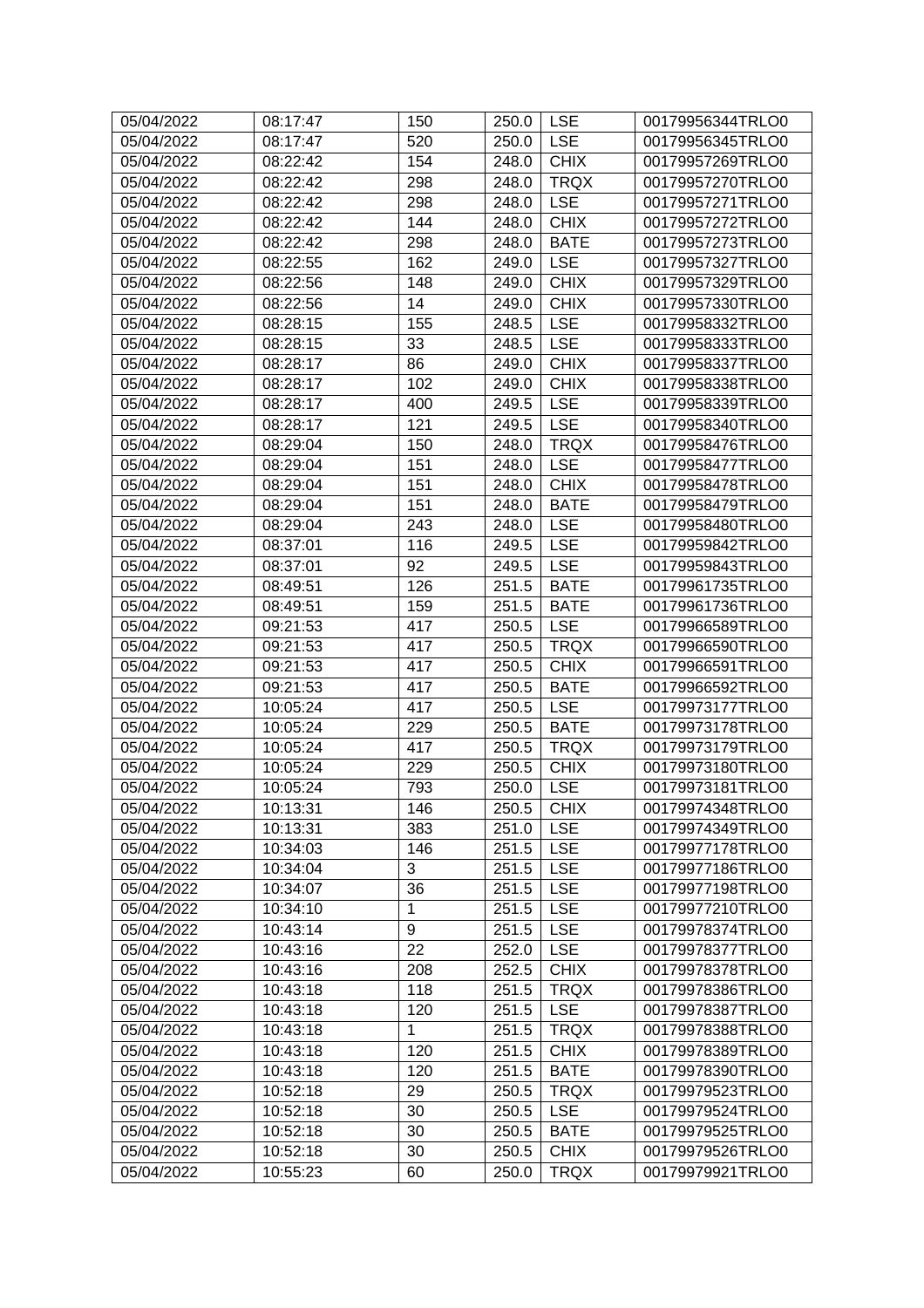| 05/04/2022 | 10:55:23 | 60              | 250.0 | <b>LSE</b>  | 00179979922TRLO0 |
|------------|----------|-----------------|-------|-------------|------------------|
| 05/04/2022 | 10:55:23 | 61              | 250.0 | <b>BATE</b> | 00179979923TRLO0 |
| 05/04/2022 | 10:55:23 | 60              | 250.0 | <b>CHIX</b> | 00179979924TRLO0 |
| 05/04/2022 | 10:55:25 | 64              | 250.0 | <b>LSE</b>  | 00179979931TRLO0 |
| 05/04/2022 | 10:55:25 | 64              | 251.0 | <b>BATE</b> | 00179979932TRLO0 |
| 05/04/2022 | 10:55:28 | 16              | 250.5 | <b>LSE</b>  | 00179979940TRLO0 |
| 05/04/2022 | 11:08:26 | 66              | 250.0 | <b>LSE</b>  | 00179981712TRLO0 |
| 05/04/2022 | 11:09:22 | 53              | 249.5 | <b>LSE</b>  | 00179981993TRLO0 |
| 05/04/2022 | 11:09:22 | 53              | 249.5 | <b>TRQX</b> | 00179981994TRLO0 |
| 05/04/2022 | 11:09:22 | 53              | 249.5 | <b>CHIX</b> | 00179981995TRLO0 |
| 05/04/2022 | 11:09:22 | 33              | 249.5 | <b>BATE</b> | 00179981996TRLO0 |
| 05/04/2022 | 11:09:22 | 21              | 249.5 | <b>BATE</b> | 00179981998TRLO0 |
| 05/04/2022 | 11:10:28 | 31              | 250.0 | <b>LSE</b>  | 00179982291TRLO0 |
| 05/04/2022 | 11:10:31 | $\overline{7}$  | 250.0 | <b>LSE</b>  | 00179982311TRLO0 |
| 05/04/2022 | 11:11:49 | 31              | 250.0 | <b>CHIX</b> | 00179982496TRLO0 |
| 05/04/2022 | 11:11:52 | 22              | 250.0 | <b>LSE</b>  | 00179982504TRLO0 |
| 05/04/2022 | 11:11:55 | 8               | 250.0 | <b>CHIX</b> | 00179982510TRLO0 |
| 05/04/2022 | 11:11:58 | $\overline{5}$  | 250.0 | <b>LSE</b>  | 00179982512TRLO0 |
| 05/04/2022 | 11:12:01 | $\overline{2}$  | 250.0 | <b>LSE</b>  | 00179982517TRLO0 |
|            |          | $\overline{2}$  |       |             |                  |
| 05/04/2022 | 11:12:40 |                 | 250.0 | <b>CHIX</b> | 00179982588TRLO0 |
| 05/04/2022 | 11:12:43 | $\overline{5}$  | 250.0 | <b>LSE</b>  | 00179982600TRLO0 |
| 05/04/2022 | 11:12:46 | $\overline{2}$  | 250.0 | <b>LSE</b>  | 00179982613TRLO0 |
| 05/04/2022 | 11:15:10 | 1               | 250.0 | <b>CHIX</b> | 00179982935TRLO0 |
| 05/04/2022 | 11:15:13 | 8               | 250.0 | <b>LSE</b>  | 00179982942TRLO0 |
| 05/04/2022 | 11:15:13 | 186             | 250.0 | <b>LSE</b>  | 00179982943TRLO0 |
| 05/04/2022 | 11:15:16 | $\mathbf{1}$    | 250.0 | <b>CHIX</b> | 00179982962TRLO0 |
| 05/04/2022 | 11:23:09 | 48              | 249.5 | <b>LSE</b>  | 00179984016TRLO0 |
| 05/04/2022 | 11:23:09 | 22              | 249.5 | <b>TRQX</b> | 00179984017TRLO0 |
| 05/04/2022 | 11:23:09 | $\mathbf{1}$    | 249.5 | <b>LSE</b>  | 00179984018TRLO0 |
| 05/04/2022 | 11:23:09 | 22              | 249.5 | <b>BATE</b> | 00179984019TRLO0 |
| 05/04/2022 | 11:23:09 | 21              | 249.5 | <b>CHIX</b> | 00179984020TRLO0 |
| 05/04/2022 | 11:32:54 | 54              | 250.0 | <b>LSE</b>  | 00179985266TRLO0 |
| 05/04/2022 | 11:32:55 | 54              | 250.0 | <b>CHIX</b> | 00179985272TRLO0 |
| 05/04/2022 | 11:32:55 | 54              | 250.5 | <b>BATE</b> | 00179985273TRLO0 |
| 05/04/2022 | 12:22:12 | $\overline{54}$ | 250.0 | <b>TRQX</b> | 00179991839TRLO0 |
| 05/04/2022 | 12:22:12 | 13              | 250.0 | <b>LSE</b>  | 00179991840TRLO0 |
| 05/04/2022 | 12:22:12 | 217             | 250.0 | <b>BATE</b> | 00179991841TRLO0 |
| 05/04/2022 | 12:22:12 | 8               | 250.0 | <b>CHIX</b> | 00179991842TRLO0 |
| 05/04/2022 | 12:22:12 | 83              | 250.0 | <b>TRQX</b> | 00179991843TRLO0 |
| 05/04/2022 | 12:22:12 | 11              | 250.0 | <b>TRQX</b> | 00179991844TRLO0 |
| 05/04/2022 | 12:22:23 | 63              | 250.5 | <b>BATE</b> | 00179991859TRLO0 |
| 05/04/2022 | 12:22:25 | 62              | 250.5 | <b>CHIX</b> | 00179991862TRLO0 |
| 05/04/2022 | 12:22:28 | 62              | 250.5 | <b>LSE</b>  | 00179991880TRLO0 |
| 05/04/2022 | 12:22:29 | 20              | 249.5 | <b>TRQX</b> | 00179991883TRLO0 |
| 05/04/2022 | 12:22:29 | 16              | 249.5 | <b>CHIX</b> | 00179991884TRLO0 |
| 05/04/2022 | 12:22:29 | 112             | 249.5 | <b>BATE</b> | 00179991885TRLO0 |
| 05/04/2022 | 12:22:29 | 124             | 249.5 | <b>LSE</b>  | 00179991886TRLO0 |
| 05/04/2022 | 12:30:14 | 21              | 250.0 | <b>LSE</b>  | 00179992908TRLO0 |
| 05/04/2022 | 12:30:16 | 50              | 250.0 | <b>LSE</b>  | 00179992914TRLO0 |
| 05/04/2022 | 12:30:19 | 139             | 250.0 | <b>LSE</b>  | 00179992923TRLO0 |
| 05/04/2022 | 12:30:22 | 21              | 250.0 | <b>BATE</b> | 00179992930TRLO0 |
| 05/04/2022 | 12:30:25 | 35              | 250.0 | <b>LSE</b>  | 00179992936TRLO0 |
| 05/04/2022 | 12:30:28 | 21              | 250.0 | <b>CHIX</b> | 00179992939TRLO0 |
|            |          |                 |       |             |                  |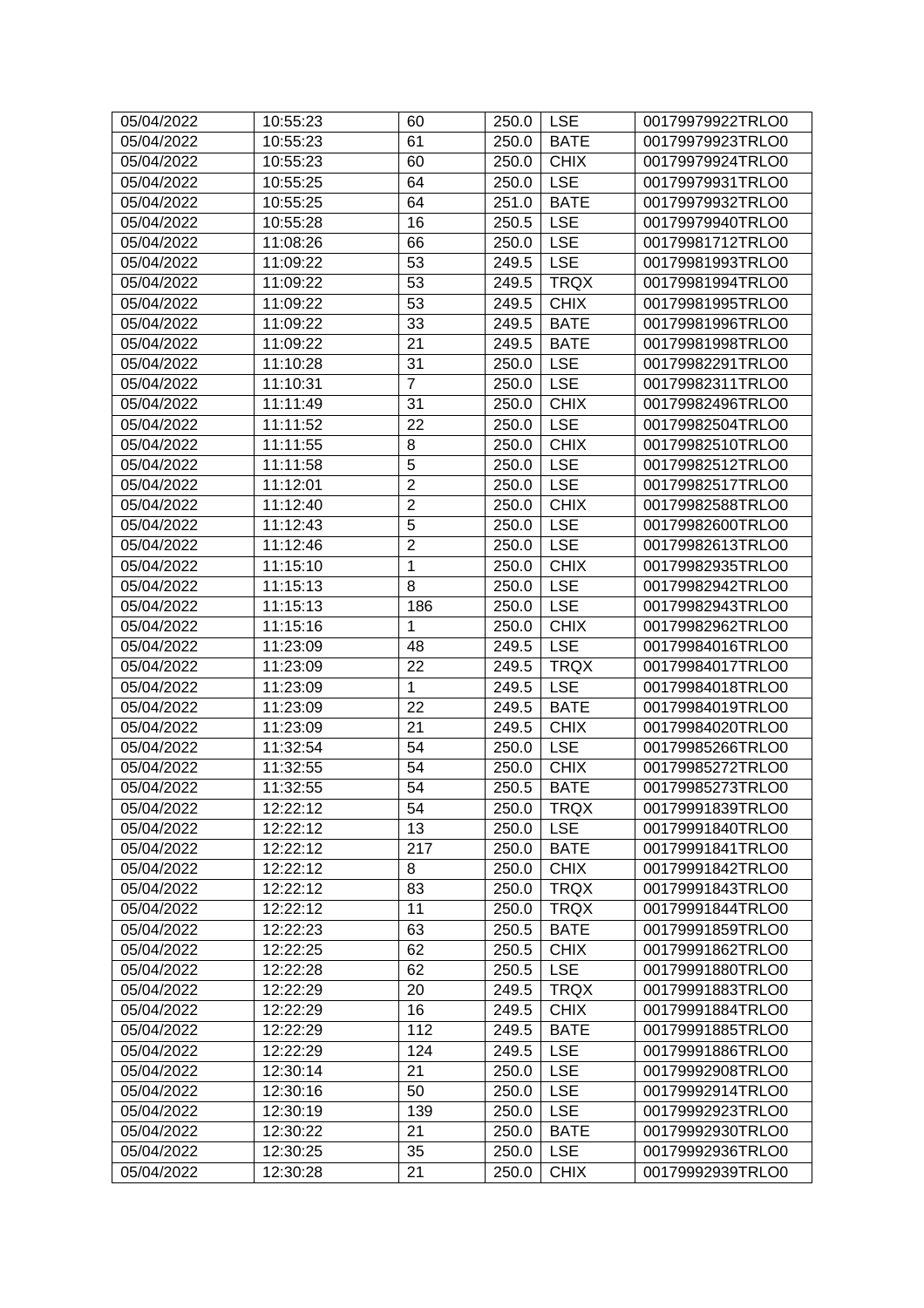| 05/04/2022 | 12:30:31 | 12                      | 250.0 | <b>LSE</b>  | 00179992942TRLO0 |
|------------|----------|-------------------------|-------|-------------|------------------|
| 05/04/2022 | 12:30:34 | 9                       | 250.0 | <b>LSE</b>  | 00179992953TRLO0 |
| 05/04/2022 | 12:30:37 | $\overline{5}$          | 250.0 | <b>CHIX</b> | 00179992958TRLO0 |
| 05/04/2022 | 12:30:40 | $\overline{5}$          | 250.0 | <b>BATE</b> | 00179992974TRLO0 |
| 05/04/2022 | 12:30:43 | 3                       | 250.0 | <b>LSE</b>  | 00179992984TRLO0 |
| 05/04/2022 | 12:30:46 | $\overline{2}$          | 250.0 | <b>LSE</b>  | 00179993003TRLO0 |
| 05/04/2022 | 12:38:23 | 62                      | 249.0 | <b>TRQX</b> | 00179993970TRLO0 |
| 05/04/2022 | 12:38:23 | 1                       | 249.0 | <b>LSE</b>  | 00179993971TRLO0 |
| 05/04/2022 | 12:38:23 | $\overline{2}$          | 249.0 | <b>CHIX</b> | 00179993972TRLO0 |
| 05/04/2022 | 12:38:23 | 1                       | 249.0 | <b>BATE</b> | 00179993973TRLO0 |
| 05/04/2022 | 12:38:23 | 159                     | 249.0 | <b>LSE</b>  | 00179993974TRLO0 |
| 05/04/2022 | 13:22:04 | 287                     | 248.5 | <b>LSE</b>  | 00180000254TRLO0 |
| 05/04/2022 | 13:22:04 | 287                     | 248.5 | <b>TRQX</b> | 00180000255TRLO0 |
| 05/04/2022 | 13:22:04 | 288                     | 248.5 | <b>CHIX</b> | 00180000256TRLO0 |
| 05/04/2022 | 13:22:04 | 288                     | 248.5 | <b>BATE</b> | 00180000257TRLO0 |
| 05/04/2022 | 13:22:04 | 805                     | 248.0 | <b>LSE</b>  | 00180000258TRLO0 |
| 05/04/2022 | 14:23:45 | 278                     | 247.5 | <b>TRQX</b> | 00180015218TRLO0 |
| 05/04/2022 | 14:23:45 | 274                     | 247.5 | <b>LSE</b>  | 00180015219TRLO0 |
| 05/04/2022 | 14:23:45 | 279                     | 247.5 | <b>CHIX</b> | 00180015220TRLO0 |
| 05/04/2022 | 14:23:45 | 279                     | 247.5 | <b>BATE</b> | 00180015221TRLO0 |
| 05/04/2022 | 14:23:45 | 4                       | 247.5 | <b>LSE</b>  | 00180015222TRLO0 |
| 05/04/2022 | 14:23:45 | 417                     | 247.0 | <b>TRQX</b> | 00180015223TRLO0 |
| 05/04/2022 | 14:23:45 | 211                     | 247.0 | <b>BATE</b> | 00180015224TRLO0 |
| 05/04/2022 | 14:23:45 | 417                     | 247.0 | <b>LSE</b>  | 00180015225TRLO0 |
| 05/04/2022 | 14:23:45 | 417                     | 247.0 | <b>CHIX</b> | 00180015226TRLO0 |
| 05/04/2022 | 14:23:45 | 206                     | 247.0 | <b>BATE</b> | 00180015227TRLO0 |
| 05/04/2022 | 14:23:45 | 314                     | 247.0 | <b>BATE</b> | 00180015228TRLO0 |
| 05/04/2022 | 14:23:46 | 417                     | 247.0 | <b>LSE</b>  | 00180015233TRLO0 |
| 05/04/2022 | 14:27:25 | 149                     | 246.0 | <b>LSE</b>  | 00180016183TRLO0 |
| 05/04/2022 | 14:27:26 | 82                      | 246.0 | <b>TRQX</b> | 00180016184TRLO0 |
| 05/04/2022 | 14:28:07 | 206                     | 246.0 | <b>CHIX</b> | 00180016319TRLO0 |
| 05/04/2022 | 14:29:58 | 211                     | 246.0 | <b>CHIX</b> | 00180016784TRLO0 |
| 05/04/2022 | 14:29:58 | 335                     | 246.0 | <b>TRQX</b> | 00180016785TRLO0 |
| 05/04/2022 | 14:29:58 | 268                     | 246.0 | <b>LSE</b>  | 00180016786TRLO0 |
| 05/04/2022 | 14:29:58 | 417                     | 246.0 | <b>BATE</b> | 00180016787TRLO0 |
| 05/04/2022 | 14:29:58 | 491                     | 246.0 | <b>TRQX</b> | 00180016788TRLO0 |
| 05/04/2022 | 14:29:58 | 222                     | 246.0 | <b>CHIX</b> | 00180016789TRLO0 |
| 05/04/2022 | 14:29:58 | 270                     | 246.0 | <b>CHIX</b> | 00180016790TRLO0 |
| 05/04/2022 | 14:30:22 | 65                      | 246.5 | <b>TRQX</b> | 00180017385TRLO0 |
| 05/04/2022 | 14:30:25 | 65                      | 246.5 | <b>LSE</b>  | 00180017418TRLO0 |
| 05/04/2022 | 14:30:28 | 65                      | 246.5 | <b>BATE</b> | 00180017452TRLO0 |
| 05/04/2022 | 14:30:30 | 17                      | 246.5 | <b>LSE</b>  | 00180017468TRLO0 |
| 05/04/2022 | 14:30:31 | 16                      | 246.5 | <b>BATE</b> | 00180017514TRLO0 |
| 05/04/2022 | 14:30:34 | 16                      | 246.5 | <b>TRQX</b> | 00180017582TRLO0 |
| 05/04/2022 | 14:30:37 | 4                       | 246.5 | <b>BATE</b> | 00180017633TRLO0 |
| 05/04/2022 | 14:30:40 | $\overline{\mathbf{4}}$ | 246.5 | <b>TRQX</b> | 00180017701TRLO0 |
| 05/04/2022 | 14:30:43 | $\overline{\mathbf{4}}$ | 246.5 | <b>LSE</b>  | 00180017830TRLO0 |
| 05/04/2022 | 14:30:46 | $\mathbf{1}$            | 246.5 | <b>BATE</b> | 00180017871TRLO0 |
| 05/04/2022 | 14:36:02 | $\mathbf 1$             | 245.5 | <b>LSE</b>  | 00180025039TRLO0 |
| 05/04/2022 | 14:36:02 | 65                      | 245.5 | <b>CHIX</b> | 00180025040TRLO0 |
| 05/04/2022 | 14:36:02 | 9                       | 245.5 | <b>CHIX</b> | 00180025041TRLO0 |
| 05/04/2022 | 14:36:02 | 133                     | 245.5 | <b>CHIX</b> | 00180025042TRLO0 |
| 05/04/2022 | 14:36:02 | 1                       |       |             | 00180025043TRLO0 |
|            |          |                         | 245.5 | <b>TRQX</b> |                  |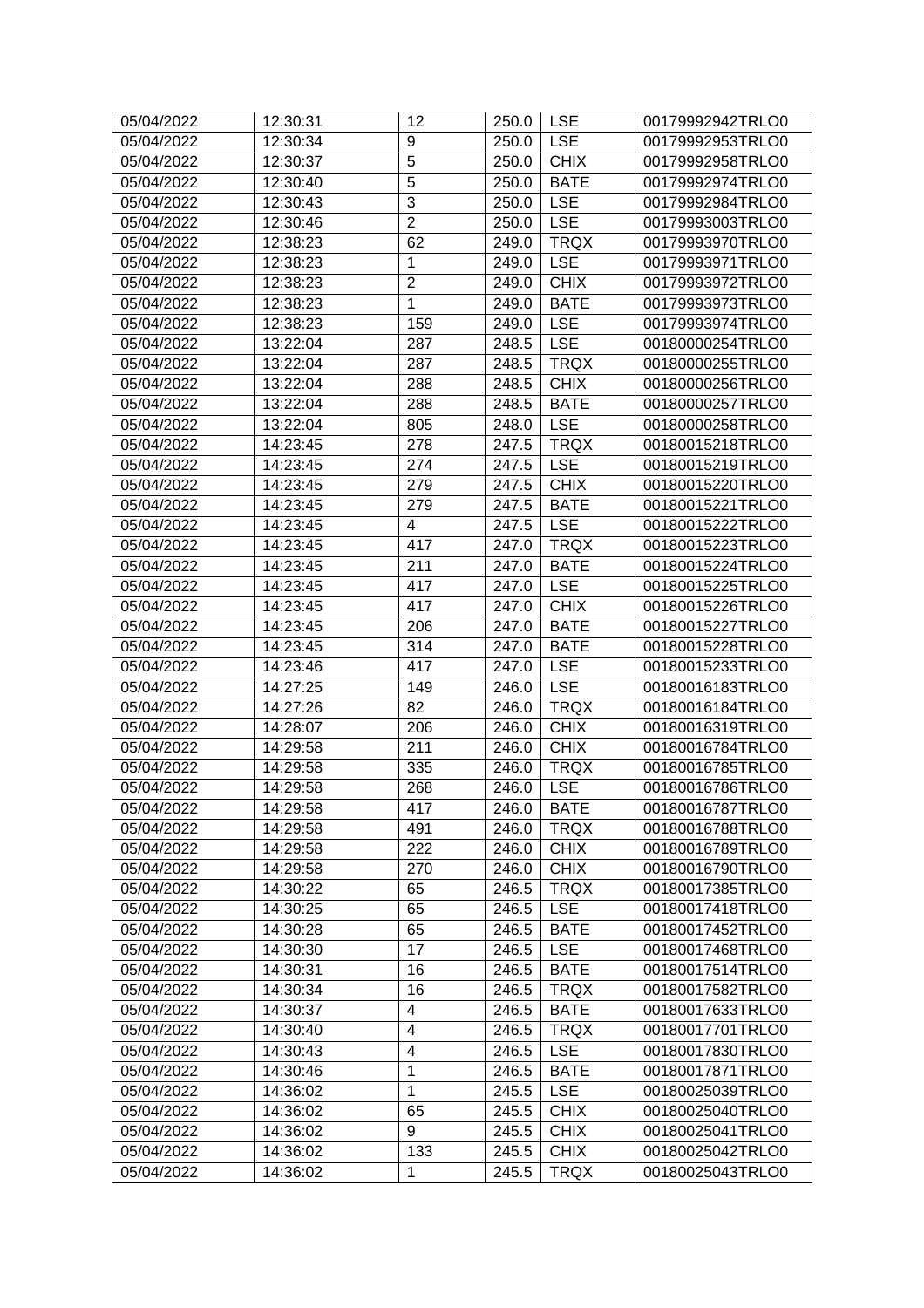| 05/04/2022 | 14:36:02 | 200                 | 245.5 | <b>BATE</b> | 00180025044TRLO0 |
|------------|----------|---------------------|-------|-------------|------------------|
| 05/04/2022 | 14:37:14 | 101                 | 246.0 | <b>CHIX</b> | 00180026319TRLO0 |
| 05/04/2022 | 14:37:16 | 62                  | 246.0 | <b>TRQX</b> | 00180026375TRLO0 |
| 05/04/2022 | 14:37:16 | 39                  | 246.0 | <b>TRQX</b> | 00180026376TRLO0 |
| 05/04/2022 | 14:37:19 | 239                 | 246.0 | <b>CHIX</b> | 00180026429TRLO0 |
| 05/04/2022 | 14:37:22 | 101                 | 246.0 | <b>LSE</b>  | 00180026477TRLO0 |
| 05/04/2022 | 14:37:24 | 59                  | 246.0 | <b>CHIX</b> | 00180026510TRLO0 |
| 05/04/2022 | 14:37:25 | 26                  | 246.0 | <b>TRQX</b> | 00180026530TRLO0 |
| 05/04/2022 | 14:37:28 | 26                  | 246.0 | <b>LSE</b>  | 00180026559TRLO0 |
| 05/04/2022 | 14:37:31 | 14                  | 246.0 | <b>CHIX</b> | 00180026593TRLO0 |
| 05/04/2022 | 14:37:34 | $\overline{7}$      | 246.0 | <b>TRQX</b> | 00180026649TRLO0 |
| 05/04/2022 | 14:37:37 | 6                   | 246.0 | <b>LSE</b>  | 00180026678TRLO0 |
| 05/04/2022 | 14:37:40 | $\overline{4}$      | 246.0 | <b>CHIX</b> | 00180026708TRLO0 |
| 05/04/2022 | 14:37:43 | $\overline{2}$      | 246.0 | <b>TRQX</b> | 00180026735TRLO0 |
| 05/04/2022 | 14:37:46 | $\mathbf{1}$        | 246.0 | <b>LSE</b>  | 00180026784TRLO0 |
| 05/04/2022 | 14:45:24 | 101                 | 245.5 | <b>BATE</b> | 00180033357TRLO0 |
| 05/04/2022 | 14:45:25 | 87                  | 245.5 | <b>LSE</b>  | 00180033362TRLO0 |
| 05/04/2022 | 14:45:28 | 76                  | 245.5 | <b>BATE</b> | 00180033415TRLO0 |
| 05/04/2022 | 14:45:30 | 25                  | 245.5 | <b>BATE</b> | 00180033444TRLO0 |
| 05/04/2022 | 14:45:31 | 22                  | 245.5 | <b>LSE</b>  | 00180033476TRLO0 |
| 05/04/2022 | 14:45:34 | 19                  | 245.5 | <b>BATE</b> | 00180033516TRLO0 |
| 05/04/2022 | 14:45:35 | $6\phantom{1}6$     | 245.5 | <b>BATE</b> | 00180033525TRLO0 |
| 05/04/2022 | 14:45:37 | $\overline{5}$      | 245.5 | <b>LSE</b>  | 00180033548TRLO0 |
| 05/04/2022 | 14:45:40 | $\overline{5}$      | 245.5 | <b>BATE</b> | 00180033572TRLO0 |
| 05/04/2022 | 14:45:43 | $\overline{2}$      | 245.5 | <b>BATE</b> | 00180033594TRLO0 |
| 05/04/2022 | 14:45:46 | $\mathbf 1$         | 245.5 | <b>CHIX</b> | 00180033626TRLO0 |
| 05/04/2022 | 14:45:48 | $\mathbf{1}$        | 245.0 | <b>LSE</b>  | 00180033675TRLO0 |
| 05/04/2022 | 14:45:48 | 1                   | 245.0 | <b>TRQX</b> | 00180033676TRLO0 |
| 05/04/2022 | 14:45:48 | 1                   | 245.0 | <b>BATE</b> | 00180033677TRLO0 |
| 05/04/2022 | 14:45:48 | $\mathbf{1}$        | 245.0 | <b>BATE</b> | 00180033678TRLO0 |
| 05/04/2022 | 14:45:48 | 78                  | 245.0 | <b>CHIX</b> | 00180033679TRLO0 |
| 05/04/2022 | 14:46:20 | 49                  | 245.5 | <b>BATE</b> | 00180034080TRLO0 |
| 05/04/2022 | 14:46:22 | 139                 | 245.5 | <b>CHIX</b> | 00180034118TRLO0 |
| 05/04/2022 | 14:46:25 | 48                  | 245.5 | <b>CHIX</b> | 00180034156TRLO0 |
| 05/04/2022 | 14:46:28 | 48                  | 245.5 | <b>TRQX</b> | 00180034181TRLO0 |
| 05/04/2022 | 14:46:31 | 48                  | 245.5 | <b>LSE</b>  | 00180034231TRLO0 |
| 05/04/2022 | 14:46:34 | 35                  | 245.5 | <b>CHIX</b> | 00180034253TRLO0 |
| 05/04/2022 | 14:46:37 | 12                  | 245.5 | <b>LSE</b>  | 00180034313TRLO0 |
| 05/04/2022 | 14:46:40 | 12                  | 245.5 | <b>TRQX</b> | 00180034340TRLO0 |
| 05/04/2022 | 14:46:43 | 12                  | 245.5 | <b>BATE</b> | 00180034420TRLO0 |
| 05/04/2022 | 14:46:46 | 3                   | 245.0 | <b>TRQX</b> | 00180034451TRLO0 |
| 05/04/2022 | 14:47:29 | 12                  | 244.5 | <b>CHIX</b> | 00180035154TRLO0 |
| 05/04/2022 | 14:47:29 | 9                   | 244.5 | <b>CHIX</b> | 00180035155TRLO0 |
| 05/04/2022 | 14:47:29 | 18                  | 244.5 | <b>TRQX</b> | 00180035157TRLO0 |
| 05/04/2022 | 14:47:29 | 44                  | 244.5 | <b>TRQX</b> | 00180035158TRLO0 |
| 05/04/2022 | 14:47:29 | 18                  | 244.5 | <b>TRQX</b> | 00180035160TRLO0 |
|            |          |                     |       |             |                  |
| 05/04/2022 | 14:47:29 | 3<br>$\overline{3}$ | 244.5 | <b>LSE</b>  | 00180035161TRLO0 |
| 05/04/2022 | 14:47:29 | $\overline{5}$      | 244.5 | <b>BATE</b> | 00180035163TRLO0 |
| 05/04/2022 | 14:49:48 |                     | 243.5 | <b>LSE</b>  | 00180036967TRLO0 |
| 05/04/2022 | 14:49:48 | 5<br>6              | 243.5 | <b>TRQX</b> | 00180036968TRLO0 |
| 05/04/2022 | 14:49:48 |                     | 243.5 | <b>CHIX</b> | 00180036969TRLO0 |
| 05/04/2022 | 14:49:48 | 6                   | 243.5 | <b>BATE</b> | 00180036970TRLO0 |
| 05/04/2022 | 14:49:48 | 124                 | 243.5 | <b>BATE</b> | 00180036971TRLO0 |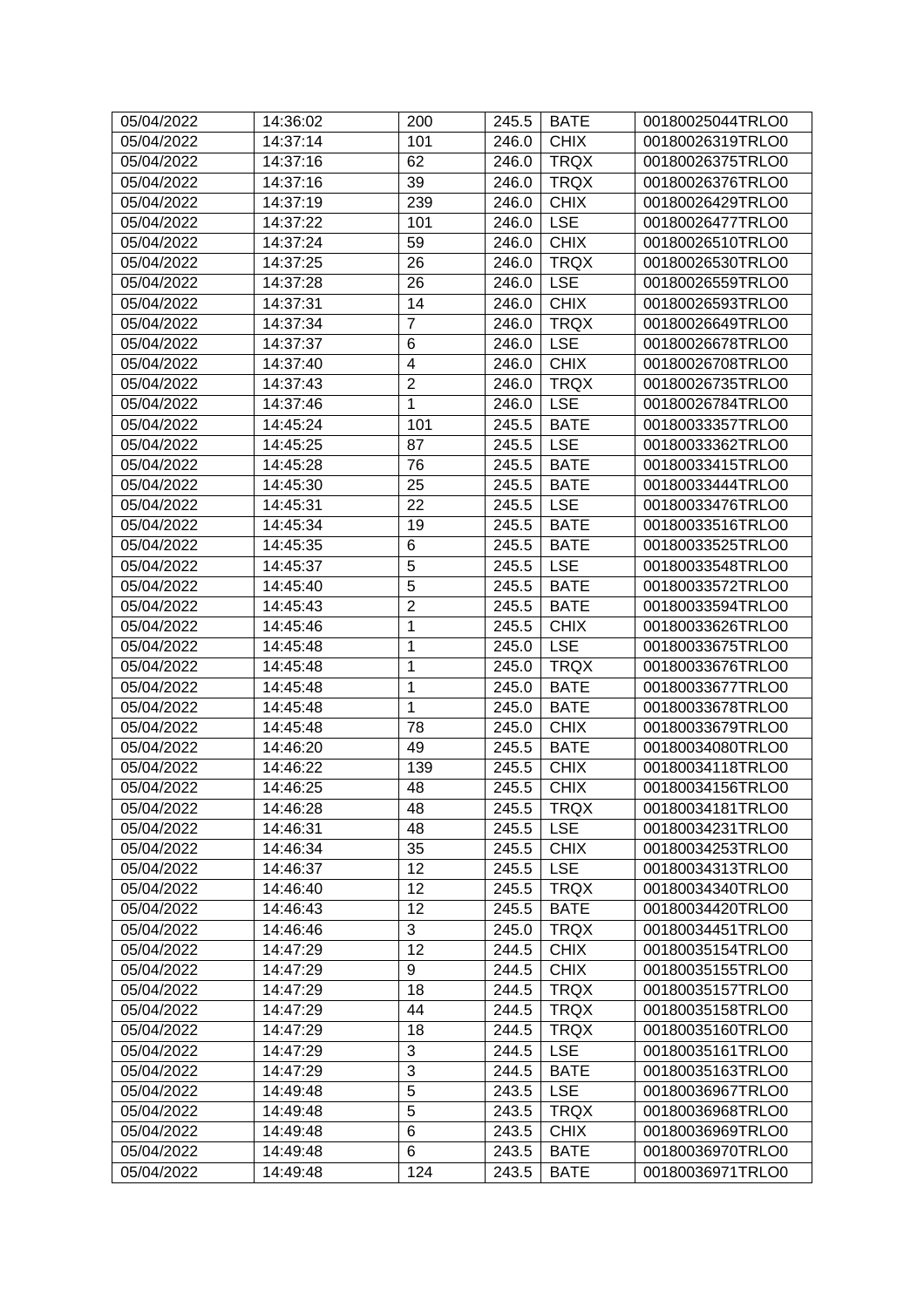| 05/04/2022 | 14:49:52 | 63             | 245.0 | <b>LSE</b>  | 00180037040TRLO0 |
|------------|----------|----------------|-------|-------------|------------------|
| 05/04/2022 | 14:49:53 | 94             | 245.5 | <b>BATE</b> | 00180037042TRLO0 |
| 05/04/2022 | 14:49:53 | 634            | 245.5 | <b>BATE</b> | 00180037043TRLO0 |
| 05/04/2022 | 14:49:54 | 157            | 245.5 | <b>LSE</b>  | 00180037053TRLO0 |
| 05/04/2022 | 14:49:54 | 311            | 245.5 | <b>LSE</b>  | 00180037054TRLO0 |
| 05/04/2022 | 14:49:55 | 182            | 245.5 | <b>BATE</b> | 00180037065TRLO0 |
| 05/04/2022 | 14:49:58 | 1              | 245.5 | <b>LSE</b>  | 00180037087TRLO0 |
| 05/04/2022 | 14:49:58 | 116            | 245.5 | <b>LSE</b>  | 00180037088TRLO0 |
| 05/04/2022 | 14:50:00 | 219            | 245.5 | <b>BATE</b> | 00180037104TRLO0 |
| 05/04/2022 | 14:50:01 | 63             | 245.5 | <b>CHIX</b> | 00180037156TRLO0 |
| 05/04/2022 | 14:50:04 | 63             | 245.5 | <b>BATE</b> | 00180037196TRLO0 |
| 05/04/2022 | 14:50:07 | 55             | 245.5 | <b>BATE</b> | 00180037255TRLO0 |
| 05/04/2022 | 14:50:09 | 29             | 245.5 | <b>LSE</b>  | 00180037267TRLO0 |
| 05/04/2022 | 14:50:10 | 8              | 245.5 | <b>LSE</b>  | 00180037308TRLO0 |
| 05/04/2022 | 14:50:15 | 8              | 244.5 | <b>LSE</b>  | 00180037360TRLO0 |
| 05/04/2022 | 14:50:15 | 110            | 245.5 | <b>LSE</b>  | 00180037362TRLO0 |
| 05/04/2022 | 14:51:12 | 20             | 244.0 | <b>TRQX</b> | 00180038179TRLO0 |
| 05/04/2022 | 14:51:12 | 32             | 244.0 | <b>LSE</b>  | 00180038180TRLO0 |
| 05/04/2022 | 14:51:12 | 33             | 244.0 | <b>CHIX</b> | 00180038181TRLO0 |
| 05/04/2022 | 14:51:12 | 12             | 244.0 | <b>TRQX</b> | 00180038182TRLO0 |
| 05/04/2022 | 14:51:12 | 33             | 244.0 | <b>BATE</b> | 00180038183TRLO0 |
| 05/04/2022 | 14:53:28 | 32             | 244.0 | <b>TRQX</b> | 00180039981TRLO0 |
| 05/04/2022 | 14:53:28 | $\overline{5}$ | 244.0 | <b>LSE</b>  | 00180039982TRLO0 |
| 05/04/2022 | 14:53:28 | 42             | 244.0 | <b>CHIX</b> | 00180039983TRLO0 |
| 05/04/2022 | 14:53:28 | 43             | 244.0 | <b>BATE</b> | 00180039984TRLO0 |
| 05/04/2022 | 14:53:28 | 10             | 244.0 | <b>TRQX</b> | 00180039985TRLO0 |
| 05/04/2022 | 14:54:35 | 75             | 243.5 | <b>BATE</b> | 00180040793TRLO0 |
| 05/04/2022 | 14:54:35 | 75             | 243.5 | <b>LSE</b>  | 00180040794TRLO0 |
| 05/04/2022 | 14:54:35 | 75             | 243.5 | <b>CHIX</b> | 00180040795TRLO0 |
| 05/04/2022 | 14:54:35 | 74             | 243.5 | <b>TRQX</b> | 00180040796TRLO0 |
| 05/04/2022 | 14:54:35 | 19             | 243.5 | <b>TRQX</b> | 00180040797TRLO0 |
| 05/04/2022 | 14:55:02 | 34             | 244.5 | <b>CHIX</b> | 00180041086TRLO0 |
| 05/04/2022 | 14:55:03 | 65             | 244.5 | <b>TRQX</b> | 00180041099TRLO0 |
| 05/04/2022 | 14:55:04 | 34             | 244.5 | <b>BATE</b> | 00180041122TRLO0 |
| 05/04/2022 | 14:55:04 | 147            | 245.0 | <b>CHIX</b> | 00180041123TRLO0 |
| 05/04/2022 | 14:55:04 | 198            | 245.0 | <b>CHIX</b> | 00180041124TRLO0 |
| 05/04/2022 | 14:55:06 | 34             | 245.0 | <b>LSE</b>  | 00180041132TRLO0 |
| 05/04/2022 | 14:58:18 | 23             | 243.5 | <b>TRQX</b> | 00180043108TRLO0 |
| 05/04/2022 | 14:59:08 | 279            | 243.5 | <b>CHIX</b> | 00180043623TRLO0 |
| 05/04/2022 | 15:06:16 | 279            | 244.0 | <b>LSE</b>  | 00180048327TRLO0 |
| 05/04/2022 | 15:06:16 | 256            | 244.0 | <b>TRQX</b> | 00180048328TRLO0 |
| 05/04/2022 | 15:06:16 | 242            | 244.0 | <b>CHIX</b> | 00180048329TRLO0 |
| 05/04/2022 | 15:06:16 | 280            | 244.0 | <b>BATE</b> | 00180048330TRLO0 |
| 05/04/2022 | 15:07:33 | 17             | 243.5 | <b>CHIX</b> | 00180049261TRLO0 |
| 05/04/2022 | 15:08:13 | 220            | 243.5 | <b>CHIX</b> | 00180049857TRLO0 |
| 05/04/2022 | 15:08:13 | 499            | 243.5 | <b>LSE</b>  | 00180049858TRLO0 |
| 05/04/2022 | 15:08:13 | 155            | 243.5 | <b>BATE</b> | 00180049859TRLO0 |
| 05/04/2022 | 15:08:13 | 154            | 243.5 | <b>TRQX</b> | 00180049860TRLO0 |
| 05/04/2022 | 15:15:11 | 282            | 243.0 | <b>TRQX</b> | 00180054882TRLO0 |
| 05/04/2022 | 15:15:11 | 283            | 243.0 | <b>LSE</b>  | 00180054883TRLO0 |
| 05/04/2022 | 15:15:11 | 283            | 243.0 | <b>BATE</b> | 00180054884TRLO0 |
| 05/04/2022 | 15:15:11 | 283            | 243.0 | <b>CHIX</b> | 00180054885TRLO0 |
| 05/04/2022 | 15:15:57 | 149            | 243.0 | <b>TRQX</b> | 00180055241TRLO0 |
|            |          |                |       |             |                  |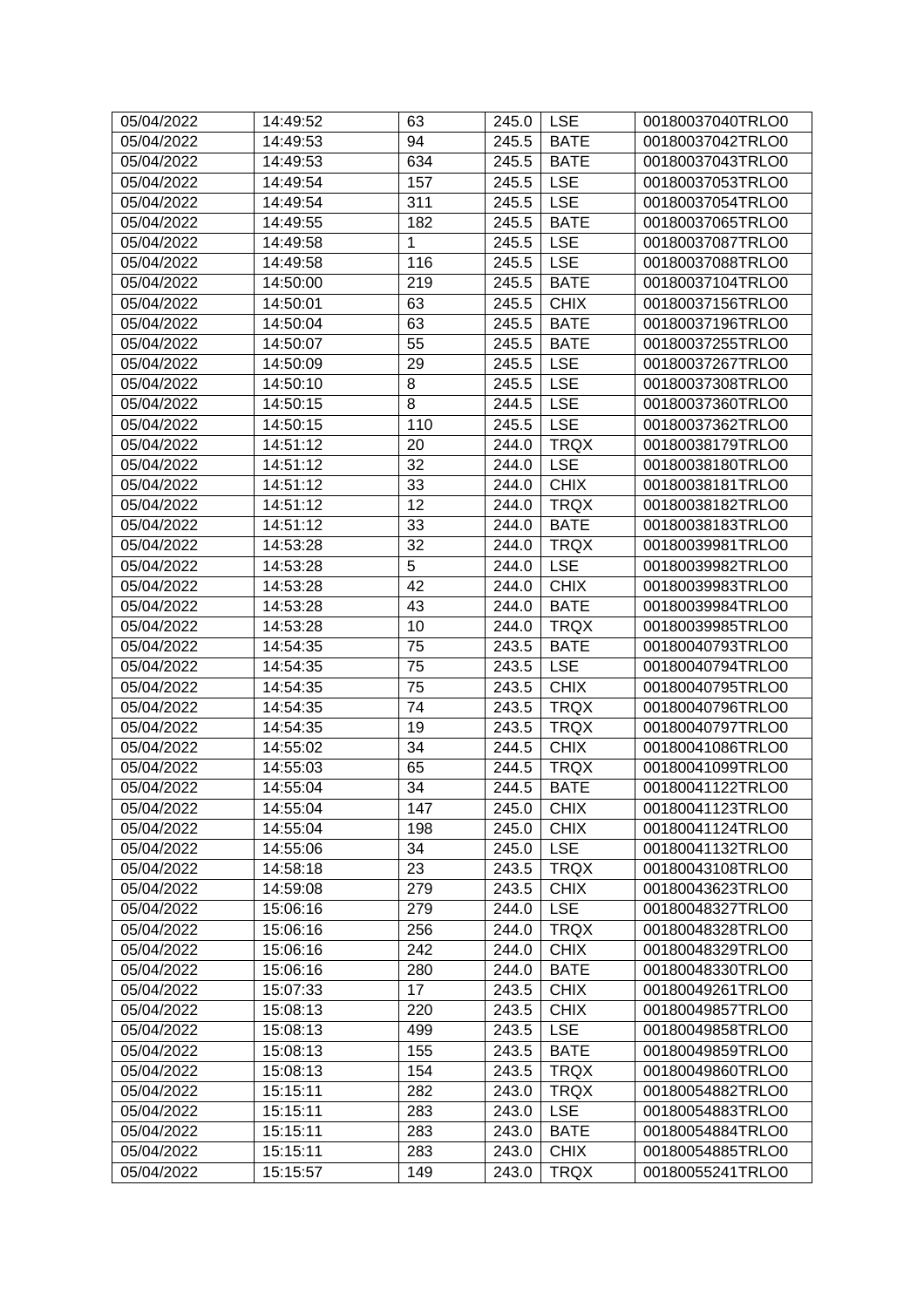| 05/04/2022 | 15:15:57 | 78                   | 243.5 | <b>LSE</b>                | 00180055242TRLO0 |
|------------|----------|----------------------|-------|---------------------------|------------------|
| 05/04/2022 | 15:15:59 | 19                   | 243.5 | <b>LSE</b>                | 00180055250TRLO0 |
| 05/04/2022 | 15:21:13 | 90                   | 243.0 | <b>TRQX</b>               | 00180058774TRLO0 |
| 05/04/2022 | 15:21:13 | 376                  | 243.0 | <b>LSE</b>                | 00180058775TRLO0 |
| 05/04/2022 | 15:21:13 | 365                  | 243.0 | <b>CHIX</b>               | 00180058776TRLO0 |
| 05/04/2022 | 15:21:13 | 5                    | 243.0 | <b>BATE</b>               | 00180058777TRLO0 |
| 05/04/2022 | 15:21:13 | $\overline{12}$      | 243.0 | <b>CHIX</b>               | 00180058778TRLO0 |
| 05/04/2022 | 15:23:26 | 144                  | 243.0 | <b>LSE</b>                | 00180060222TRLO0 |
| 05/04/2022 | 15:23:26 | 145                  | 243.5 | <b>BATE</b>               | 00180060223TRLO0 |
| 05/04/2022 | 15:23:27 | 144                  | 243.5 | <b>CHIX</b>               | 00180060238TRLO0 |
| 05/04/2022 | 15:23:29 | 144                  | 243.5 | <b>TRQX</b>               | 00180060248TRLO0 |
| 05/04/2022 | 15:23:32 | 70                   | 243.5 | <b>CHIX</b>               | 00180060268TRLO0 |
| 05/04/2022 | 15:23:32 | $\overline{5}$       | 243.5 | <b>CHIX</b>               | 00180060269TRLO0 |
| 05/04/2022 | 15:25:22 | 58                   | 244.0 | <b>BATE</b>               | 00180061606TRLO0 |
| 05/04/2022 | 15:25:26 | 9                    | 244.0 | <b>LSE</b>                | 00180061661TRLO0 |
| 05/04/2022 | 15:25:26 | 48                   | 244.0 | <b>LSE</b>                | 00180061662TRLO0 |
| 05/04/2022 | 15:25:29 | 241                  | 244.0 | <b>BATE</b>               | 00180061699TRLO0 |
| 05/04/2022 | 15:25:29 | 122                  | 244.0 | <b>BATE</b>               | 00180061700TRLO0 |
| 05/04/2022 | 15:25:32 | 57                   | 244.0 | <b>CHIX</b>               | 00180061728TRLO0 |
|            |          |                      |       |                           |                  |
| 05/04/2022 | 15:25:34 | 14                   | 244.0 | <b>LSE</b>                | 00180061735TRLO0 |
| 05/04/2022 | 15:25:38 | 14<br>$\overline{4}$ | 244.0 | <b>CHIX</b><br><b>LSE</b> | 00180061773TRLO0 |
| 05/04/2022 | 15:25:41 |                      | 244.0 |                           | 00180061804TRLO0 |
| 05/04/2022 | 15:25:44 | 3<br>$\overline{1}$  | 244.0 | <b>CHIX</b>               | 00180061822TRLO0 |
| 05/04/2022 | 15:25:47 |                      | 244.0 | <b>LSE</b>                | 00180061827TRLO0 |
| 05/04/2022 | 15:31:15 | $\overline{3}$       | 243.5 | <b>BATE</b>               | 00180065027TRLO0 |
| 05/04/2022 | 15:31:15 | $\mathbf 1$          | 243.5 | <b>CHIX</b>               | 00180065028TRLO0 |
| 05/04/2022 | 15:31:15 | $\mathbf{1}$         | 243.5 | <b>CHIX</b>               | 00180065029TRLO0 |
| 05/04/2022 | 15:31:25 | 496                  | 244.5 | <b>CHIX</b>               | 00180065134TRLO0 |
| 05/04/2022 | 15:31:25 | 100                  | 244.5 | <b>CHIX</b>               | 00180065135TRLO0 |
| 05/04/2022 | 15:31:27 | 100                  | 244.5 | <b>LSE</b>                | 00180065141TRLO0 |
| 05/04/2022 | 15:31:29 | 57                   | 244.5 | <b>TRQX</b>               | 00180065143TRLO0 |
| 05/04/2022 | 15:33:06 | 335                  | 244.0 | <b>LSE</b>                | 00180066192TRLO0 |
| 05/04/2022 | 15:33:06 | 118                  | 244.0 | <b>LSE</b>                | 00180066193TRLO0 |
| 05/04/2022 | 15:33:06 | 188                  | 244.0 | <b>CHIX</b>               | 00180066194TRLO0 |
| 05/04/2022 | 15:33:06 | 88                   | 244.0 | <b>BATE</b>               | 00180066195TRLO0 |
| 05/04/2022 | 15:33:06 | 302                  | 244.0 | <b>CHIX</b>               | 00180066196TRLO0 |
| 05/04/2022 | 15:45:16 | 594                  | 243.5 | <b>TRQX</b>               | 00180072796TRLO0 |
| 05/04/2022 | 15:45:16 | 39                   | 243.5 | <b>TRQX</b>               | 00180072797TRLO0 |
| 05/04/2022 | 15:45:16 | 49                   | 243.5 | <b>LSE</b>                | 00180072798TRLO0 |
| 05/04/2022 | 15:45:16 | 22                   | 243.5 | <b>CHIX</b>               | 00180072799TRLO0 |
| 05/04/2022 | 15:48:25 | 112                  | 243.0 | <b>BATE</b>               | 00180074575TRLO0 |
| 05/04/2022 | 15:48:28 | 112                  | 243.5 | <b>LSE</b>                | 00180074604TRLO0 |
| 05/04/2022 | 15:48:31 | 112                  | 243.5 | <b>CHIX</b>               | 00180074625TRLO0 |
| 05/04/2022 | 15:48:32 | 65                   | 243.5 | <b>BATE</b>               | 00180074628TRLO0 |
| 05/04/2022 | 15:48:35 | 28                   | 243.5 | <b>LSE</b>                | 00180074650TRLO0 |
| 05/04/2022 | 15:48:38 | 116                  | 243.5 | <b>LSE</b>                | 00180074673TRLO0 |
| 05/04/2022 | 15:54:03 | 320                  | 244.0 | <b>LSE</b>                | 00180077735TRLO0 |
| 05/04/2022 | 15:54:03 | 248                  | 244.5 | <b>TRQX</b>               | 00180077736TRLO0 |
| 05/04/2022 | 15:54:03 | 71                   | 244.5 | <b>TRQX</b>               | 00180077737TRLO0 |
| 05/04/2022 | 15:56:03 | 59                   | 243.5 | <b>LSE</b>                | 00180078936TRLO0 |
| 05/04/2022 | 15:56:03 | 1,199                | 243.5 | <b>TRQX</b>               | 00180078937TRLO0 |
| 05/04/2022 | 15:56:03 | 17                   | 243.5 | <b>BATE</b>               | 00180078938TRLO0 |
| 05/04/2022 | 15:56:03 | 28                   | 243.5 | <b>CHIX</b>               | 00180078939TRLO0 |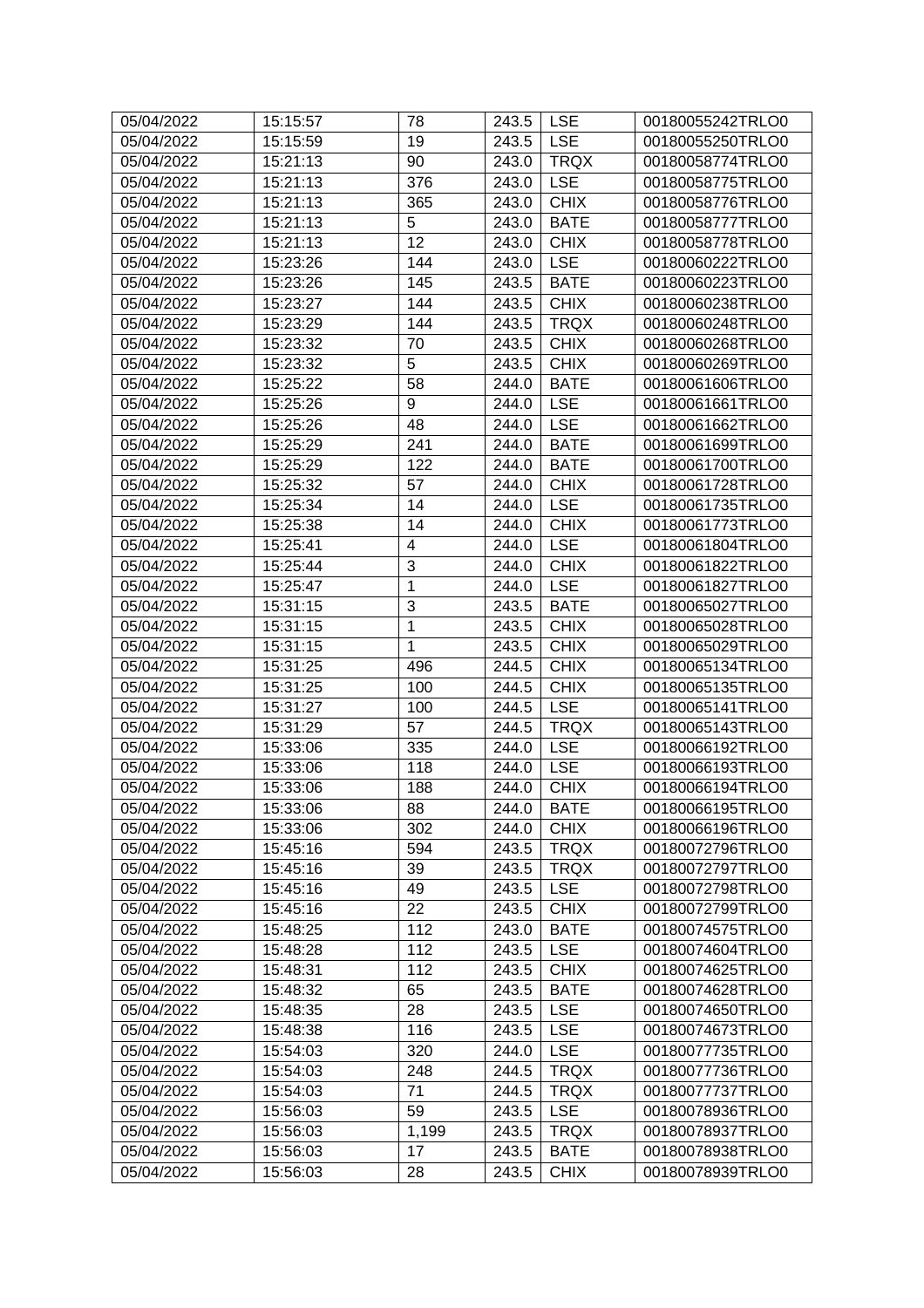| 05/04/2022 | 15:58:14 | 811            | 243.0 | <b>TRQX</b> | 00180080261TRLO0 |
|------------|----------|----------------|-------|-------------|------------------|
| 05/04/2022 | 15:58:14 | 812            | 243.0 | <b>LSE</b>  | 00180080262TRLO0 |
| 05/04/2022 | 15:58:36 | 141            | 243.0 | <b>LSE</b>  | 00180080477TRLO0 |
| 05/04/2022 | 15:58:38 | 43             | 243.0 | <b>LSE</b>  | 00180080500TRLO0 |
| 05/04/2022 | 15:58:41 | 35             | 243.0 | <b>LSE</b>  | 00180080553TRLO0 |
| 05/04/2022 | 15:58:41 | 259            | 243.5 | <b>BATE</b> | 00180080554TRLO0 |
| 05/04/2022 | 15:59:02 | 11             | 243.0 | <b>LSE</b>  | 00180080763TRLO0 |
| 05/04/2022 | 15:59:04 | 6              | 243.0 | <b>LSE</b>  | 00180080824TRLO0 |
| 05/04/2022 | 15:59:04 | 47             | 243.0 | <b>LSE</b>  | 00180080825TRLO0 |
| 05/04/2022 | 16:04:02 | 258            | 242.5 | <b>TRQX</b> | 00180084399TRLO0 |
| 05/04/2022 | 16:04:02 | 182            | 242.5 | <b>LSE</b>  | 00180084400TRLO0 |
| 05/04/2022 | 16:04:02 | 183            | 242.5 | <b>CHIX</b> | 00180084401TRLO0 |
| 05/04/2022 | 16:04:02 | 241            | 242.5 | <b>BATE</b> | 00180084402TRLO0 |
| 05/04/2022 | 16:04:02 | 76             | 242.5 | <b>LSE</b>  | 00180084403TRLO0 |
| 05/04/2022 | 16:11:50 | 100            | 243.0 | <b>CHIX</b> | 00180091092TRLO0 |
| 05/04/2022 | 16:11:53 | 100            | 242.5 | <b>LSE</b>  | 00180091120TRLO0 |
| 05/04/2022 | 16:11:53 | 75             | 243.0 | <b>LSE</b>  | 00180091121TRLO0 |
| 05/04/2022 | 16:20:23 | 99             | 243.0 | <b>TRQX</b> | 00180099275TRLO0 |
| 05/04/2022 | 16:20:23 | 100            | 243.0 | <b>BATE</b> | 00180099276TRLO0 |
| 05/04/2022 | 16:20:23 | 1,294          | 243.0 | <b>CHIX</b> | 00180099277TRLO0 |
| 05/04/2022 | 16:20:26 | 417            | 243.0 | <b>LSE</b>  | 00180099328TRLO0 |
| 05/04/2022 | 16:20:26 | 394            | 243.0 | <b>TRQX</b> | 00180099329TRLO0 |
| 05/04/2022 | 16:20:26 | 6              | 243.0 | <b>BATE</b> | 00180099330TRLO0 |
| 05/04/2022 | 16:20:26 | 417            | 243.0 | <b>CHIX</b> | 00180099331TRLO0 |
| 05/04/2022 | 16:20:26 | 411            | 243.0 | <b>BATE</b> | 00180099332TRLO0 |
| 05/04/2022 | 16:20:35 | 124            | 243.5 | <b>LSE</b>  | 00180099497TRLO0 |
| 05/04/2022 | 16:20:38 | 124            | 243.5 | <b>CHIX</b> | 00180099535TRLO0 |
| 05/04/2022 | 16:20:41 | 124            | 243.5 | <b>BATE</b> | 00180099574TRLO0 |
| 05/04/2022 | 16:20:42 | 23             | 243.0 | <b>LSE</b>  | 00180099605TRLO0 |
| 05/04/2022 | 16:20:42 | 123            | 243.5 | <b>TRQX</b> | 00180099606TRLO0 |
| 05/04/2022 | 16:20:44 | 78             | 243.5 | <b>BATE</b> | 00180099624TRLO0 |
| 05/04/2022 | 16:20:47 | 48             | 243.5 | <b>LSE</b>  | 00180099651TRLO0 |
| 05/04/2022 | 16:20:50 | 44             | 243.5 | <b>BATE</b> | 00180099697TRLO0 |
| 05/04/2022 | 16:20:53 | 31             | 243.5 | <b>CHIX</b> | 00180099737TRLO0 |
| 05/04/2022 | 16:20:56 | 31             | 243.5 | <b>TRQX</b> | 00180099790TRLO0 |
| 05/04/2022 | 16:20:59 | 19             | 243.5 | <b>BATE</b> | 00180099841TRLO0 |
| 05/04/2022 | 16:21:02 | 12             | 243.5 | <b>LSE</b>  | 00180099901TRLO0 |
| 05/04/2022 | 16:21:05 | 11             | 243.5 | <b>BATE</b> | 00180099938TRLO0 |
| 05/04/2022 | 16:21:06 | 8              | 243.5 | <b>TRQX</b> | 00180099973TRLO0 |
| 05/04/2022 | 16:21:08 | 8              | 243.5 | <b>CHIX</b> | 00180099985TRLO0 |
| 05/04/2022 | 16:21:11 | 4              | 243.5 | <b>BATE</b> | 00180100221TRLO0 |
| 05/04/2022 | 16:21:14 | $\overline{3}$ | 243.5 | <b>BATE</b> | 00180100251TRLO0 |
| 05/04/2022 | 16:21:16 | $\overline{3}$ | 243.5 | <b>LSE</b>  | 00180100261TRLO0 |
| 05/04/2022 | 16:21:18 | $\overline{2}$ | 243.5 | <b>CHIX</b> | 00180100272TRLO0 |
| 05/04/2022 | 16:21:43 | $\overline{2}$ | 243.0 | <b>TRQX</b> | 00180100673TRLO0 |
| 05/04/2022 | 16:21:43 | $\mathbf{1}$   | 243.0 | <b>LSE</b>  | 00180100674TRLO0 |
| 05/04/2022 | 16:21:43 | 6              | 243.0 | <b>CHIX</b> | 00180100675TRLO0 |
| 05/04/2022 | 16:21:43 | $\mathbf{1}$   | 243.0 | <b>BATE</b> | 00180100676TRLO0 |
| 05/04/2022 | 16:21:43 | $\mathbf{1}$   | 243.0 | <b>BATE</b> | 00180100677TRLO0 |
| 05/04/2022 | 16:25:10 | 64             | 243.0 | <b>TRQX</b> | 00180104712TRLO0 |
| 05/04/2022 | 16:25:10 | 64             | 243.0 | <b>LSE</b>  | 00180104713TRLO0 |
| 05/04/2022 | 16:25:10 | 64             | 243.0 | <b>CHIX</b> | 00180104714TRLO0 |
| 05/04/2022 | 16:25:10 | 64             | 243.0 | <b>BATE</b> | 00180104715TRLO0 |